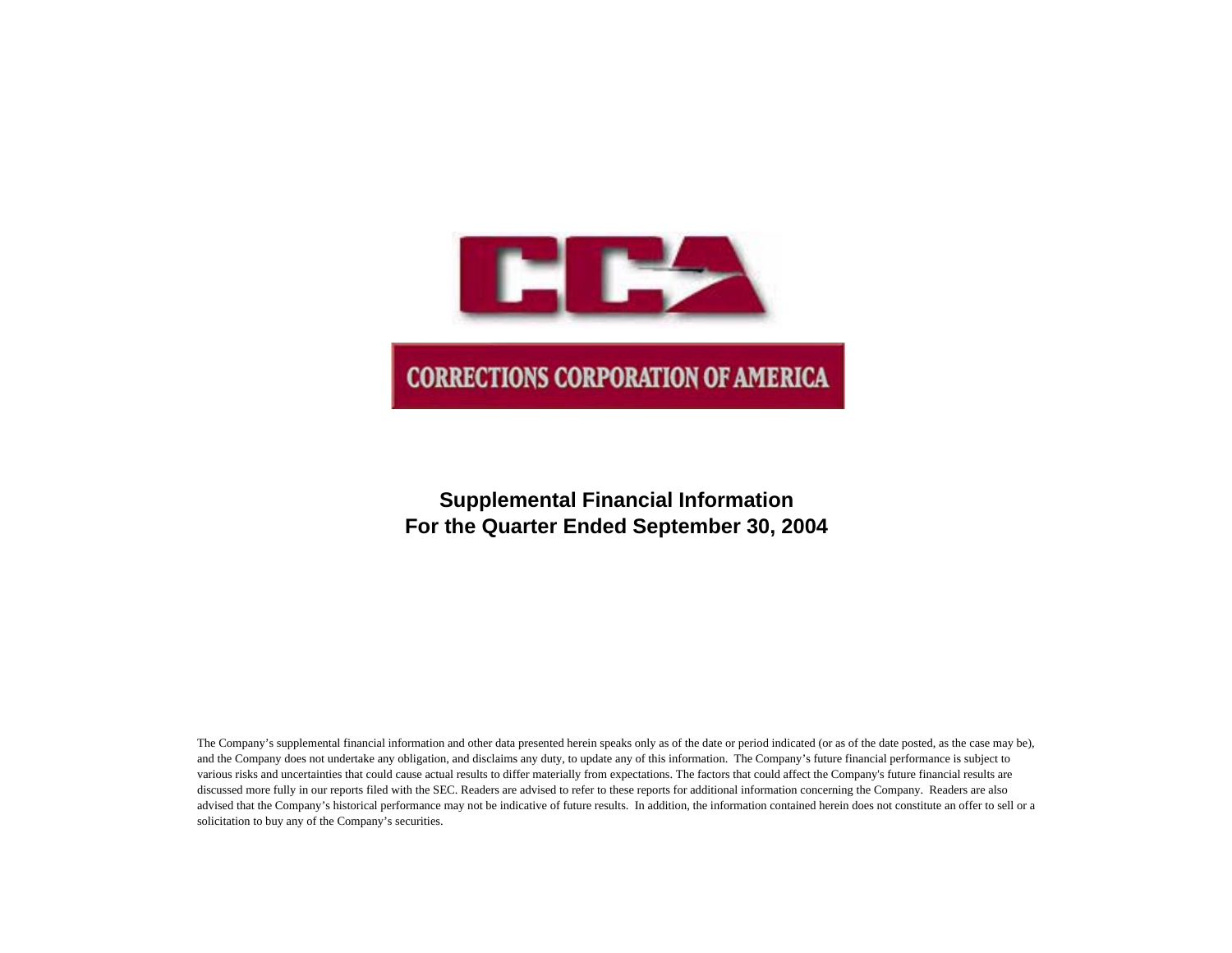# **CORRECTIONS CORPORATION OF AMERICA**

**Supplemental Financial Information For the Quarter Ended September 30, 2004**

# **TABLE OF CONTENTS**

| Consolidated Balance Sheets <b>Consolidated Balance Sheets</b> 1                                                                                                                                                                     |                |
|--------------------------------------------------------------------------------------------------------------------------------------------------------------------------------------------------------------------------------------|----------------|
| Consolidated Statements of Operations <b>Consolidated Statements</b> of Operations <b>Consolidated Statements</b> of Operations                                                                                                      | <sup>2</sup>   |
| Reconciliation of Basic to Diluted Earnings Per Share <b>Constanting Construction</b>                                                                                                                                                | $\overline{3}$ |
| Illustration of 2003 Results, Adjusted for Special Items and Assuming a Tax Provision                                                                                                                                                | $\overline{4}$ |
| Selected Financial Information <b>Construction Construction Construction Construction</b>                                                                                                                                            | $\overline{5}$ |
| Analysis of Outstanding Debt and Preferred Stock <b>Constanting Constanting</b>                                                                                                                                                      | 8 <sup>8</sup> |
| Selected Operating Ratios <b>Construction Construction</b> Construction Construction Construction Construction Construction Construction Construction Construction Construction Construction Construction Construction Construction  | -9             |
| <b>Facility Portfolio</b>                                                                                                                                                                                                            | 10             |
| Diversification of Revenue <b>Container and Security Container and Security Container and Security Container and Security Container and Security Container and Security Container and Security Container and Security Container </b> | 16             |
| Research Coverage / Credit Ratings <b>Constant Coverage / Credit Ratings</b>                                                                                                                                                         | 17             |

John D. Ferguson, President and CEO Irving E. Lingo, Jr., Chief Financial Officer 10 Burton Hills Boulevard Nashville, TN 37215 Tel.: (615) 263-3000 Fax: (615) 263-3010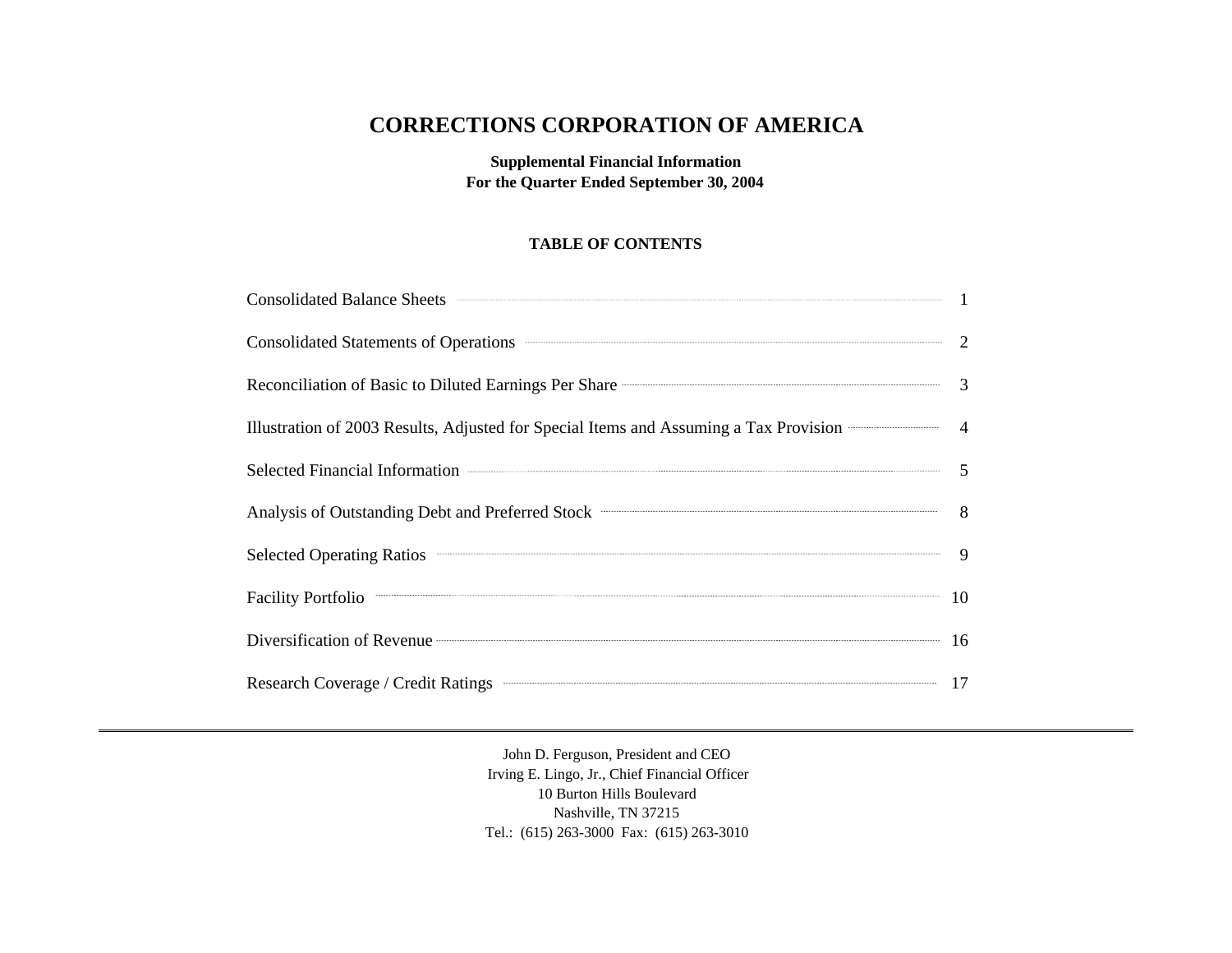#### **CONSOLIDATED BALANCE SHEETS**

| <b>ASSETS</b>                                                    | September 30,<br>2004   | <b>June 30,</b><br>2004 | March 31,<br>2004          | December 31,<br>2003   | September 30,<br>2003      |
|------------------------------------------------------------------|-------------------------|-------------------------|----------------------------|------------------------|----------------------------|
| Cash and cash equivalents                                        | 68,651<br>$\mathbf{\$}$ | $\mathbb{S}$<br>50,137  | $\mathbb{S}$<br>88,451     | 84,231<br>$\mathbb{S}$ | $\mathcal{S}$<br>68,943    |
| Restricted cash                                                  | 12,912                  | 12,876                  | 12,849                     | 12,823                 | 12,796                     |
| Accounts receivable, net of allowance                            | 157,650                 | 158,489                 | 153,134                    | 137,623                | 140,636                    |
| Deferred tax assets                                              | 51,662                  | 46,092                  | 47,442                     | 50,473                 |                            |
| Prepaid expenses and other current assets                        | 15,791                  | 14,532                  | 6,502                      | 8,028                  | 7,008                      |
| Total current assets                                             | 306,666                 | 282,126                 | 308,378                    | 293,178                | 229,383                    |
| Property and equipment, net                                      | 1,650,434               | 1,630,612               | 1,604,024                  | 1,586,979              | 1,580,571                  |
| Investment in direct financing lease                             | 17,255                  | 17,426                  | 17,591                     | 17,751                 | 17,907                     |
| Goodwill                                                         | 15,563                  | 15,563                  | 15,563                     | 15,563                 | 20,294                     |
| Deferred tax assets                                              |                         |                         |                            | 6,739                  |                            |
| Other assets                                                     | 29,926                  | 32,492                  | 32,646                     | 38,818                 | 35,562                     |
| Total assets                                                     | 2,019,844               | 1,978,219<br>-S         | 1,978,202<br><sup>\$</sup> | 1,959,028              | <sup>\$</sup><br>1,883,717 |
| <b>LIABILITIES AND STOCKHOLDERS' EQUITY</b>                      |                         |                         |                            |                        |                            |
| Accounts payable and accrued expenses                            | \$<br>178,261           | \$<br>168,685           | \$<br>168,168              | \$<br>157,417          | \$<br>156,304              |
| Income tax payable                                               | 2,572                   | 489                     | 541                        | 913                    | 4,520                      |
| Distributions payable                                            |                         |                         |                            | 150                    | 150                        |
| Current portion of long-term debt                                | 3,220                   | 2,529                   | 1,837                      | 1,146                  | 2,914                      |
| Total current liabilities                                        | 184,053                 | 171,703                 | 170,546                    | 159,626                | 163,888                    |
| Long-term debt, net of current portion                           | 999,868                 | 1,000,676               | 1,001,482                  | 1,002,282              | 1,004,128                  |
| Deferred tax liabilities                                         | 17,668                  | 6,002                   | 353                        |                        |                            |
| Other liabilities                                                | 21,673                  | 21,799                  | 21,898                     | 21,655                 | 21,817                     |
| <b>Total liabilities</b>                                         | 1,223,262               | 1,200,180               | 1,194,279                  | 1,183,563              | 1,189,833                  |
| Commitments and contingencies                                    |                         |                         |                            |                        |                            |
| Preferred stock - \$0.01 par value:                              |                         |                         |                            |                        |                            |
| Series A - stated at liquidation preference of \$25.00 per share |                         |                         |                            | 7,500                  | 7,500                      |
| Series B - stated at liquidation preference of \$24.46 per share |                         |                         | 23,528                     | 23,528                 | 23,528                     |
| Common stock - \$0.01 par value                                  | 352                     | 352                     | 351                        | 350                    | 350                        |
| Additional paid-in capital                                       | 1,447,685               | 1,446,455               | 1,444,240                  | 1,441,742              | 1,439,587                  |
| Deferred compensation                                            | (2,019)                 | (2, 324)                | (2,720)                    | (1, 479)               | (1, 913)                   |
| Retained deficit                                                 | (649, 436)              | (666, 444)              | (681, 220)                 | (695, 590)             | (774, 348)                 |
| Accumulated other comprehensive loss                             |                         |                         | (256)                      | (586)                  | (820)                      |
| Total stockholders' equity                                       | 796,582                 | 778,039                 | 783,923                    | 775,465                | 693,884                    |
| Total liabilities and stockholders' equity                       | 2,019,844               | 1,978,219               | 1,978,202<br><sup>S</sup>  | 1,959,028<br>\$.       | 1,883,717<br>\$            |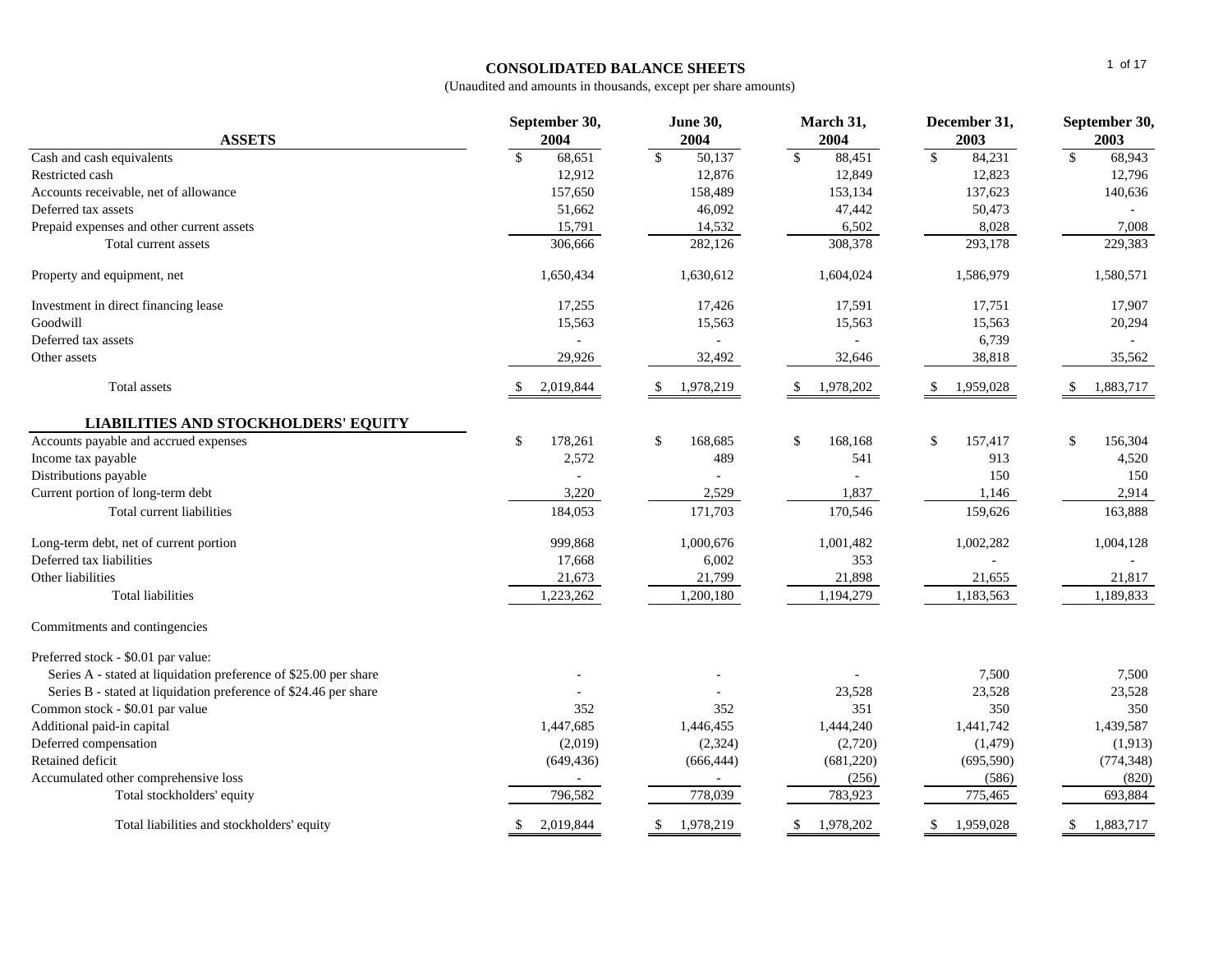### **CONSOLIDATED STATEMENTS OF OPERATIONS**

|                                                                                                                               |    | For the Three Months Ended | September 30, |                          | For the Nine Months Ended<br>September 30, |                                 |               |                    |
|-------------------------------------------------------------------------------------------------------------------------------|----|----------------------------|---------------|--------------------------|--------------------------------------------|---------------------------------|---------------|--------------------|
|                                                                                                                               |    | 2004                       |               | 2003                     |                                            | 2004                            |               | 2003               |
| <b>REVENUE:</b>                                                                                                               |    |                            |               |                          |                                            |                                 |               |                    |
| Management:                                                                                                                   |    |                            |               |                          |                                            |                                 |               |                    |
| Federal<br>State                                                                                                              | \$ | 108,849<br>140,072         | \$            | 97,709<br>124,479        | \$                                         | 318,174<br>415,572              | $\mathcal{S}$ | 283,875<br>365,591 |
| Local                                                                                                                         |    | 26,093                     |               | 25,249                   |                                            | 76,119                          |               | 72,087             |
| Other                                                                                                                         |    | 11,073                     |               | 9,911                    |                                            | 32,909                          |               | 29,310             |
| Total management revenue                                                                                                      |    | 286,087                    |               | 257,348                  |                                            | 842,774                         |               | 750,863            |
| Transportation                                                                                                                |    | 5,298                      |               | 5,105                    |                                            | 14,687                          |               | 14,141             |
| Rental                                                                                                                        |    | 971                        |               | 945                      |                                            | 2,874                           |               | 2,797              |
| Other                                                                                                                         |    | 100                        |               | 33                       |                                            | 278                             |               | 76                 |
|                                                                                                                               |    | 292,456                    |               | 263,431                  |                                            | 860,613                         |               | 767,877            |
| <b>EXPENSES:</b><br>Operating:                                                                                                |    |                            |               |                          |                                            |                                 |               |                    |
| Facility fixed                                                                                                                |    | 162,882                    |               | 141,768                  |                                            | 477,341                         |               | 414,593            |
| Facility variable                                                                                                             |    | 53,538                     |               | 51,248                   |                                            | 158,267                         |               | 144,699            |
| Transportation                                                                                                                |    | 6,446                      |               | 6,438                    |                                            | 19,734                          |               | 15,352             |
| Other                                                                                                                         |    | 210                        |               | $200\,$                  |                                            | 586                             |               | 811                |
| Total operating expenses                                                                                                      |    | 223,076                    |               | 199,654                  |                                            | 655,928                         |               | 575,455            |
| General and administrative                                                                                                    |    | 12,328                     |               | 9,819                    |                                            | 35,350                          |               | 29,366             |
| Depreciation and amortization                                                                                                 |    | 14,008<br>249,412          |               | 13,157<br>222,630        |                                            | 40,063<br>731,341               |               | 39,106<br>643,927  |
|                                                                                                                               |    |                            |               |                          |                                            |                                 |               |                    |
| <b>OPERATING INCOME</b>                                                                                                       |    | 43,044                     |               | 40,801                   |                                            | 129,272                         |               | 123,950            |
| <b>OTHER (INCOME) EXPENSE:</b>                                                                                                |    |                            |               |                          |                                            |                                 |               |                    |
| Equity in (earnings) loss of joint venture                                                                                    |    | 150                        |               | (88)                     |                                            | 450                             |               | (44)               |
| Interest expense, net                                                                                                         |    | 16,831                     |               | 19,078                   |                                            | 51,809                          |               | 56,459             |
| Expenses associated with debt refinancing and recapitalization transactions<br>Change in fair value of derivative instruments |    |                            |               | 2,552                    |                                            | 101<br>$\overline{\phantom{a}}$ |               | 6,687<br>(2,900)   |
| (Gain) loss on disposal of assets                                                                                             |    | 59                         |               | (6)                      |                                            | 100                             |               | (21)               |
| Unrealized foreign currency transaction (gain) loss                                                                           |    | 30                         |               | (49)                     |                                            | (56)                            |               | (199)              |
|                                                                                                                               |    | 17,070                     |               | 21,487                   |                                            | 52,404                          |               | 59,982             |
| <b>INCOME FROM CONTINUING OPERATIONS BEFORE INCOME TAXES</b>                                                                  |    | 25,974                     |               | 19,314                   |                                            | 76,868                          |               | 63,968             |
| Income tax benefit (expense)                                                                                                  |    | (8,966)                    |               | (277)                    |                                            | (29, 681)                       |               | (107)              |
| INCOME FROM CONTINUING OPERATIONS                                                                                             |    | 17,008                     |               | 19,037                   |                                            | 47,187                          |               | 63,861             |
| Income (loss) from discontinued operations, net of taxes                                                                      |    |                            |               | $\overline{\phantom{a}}$ |                                            | 429                             |               | (1,692)            |
| <b>NET INCOME</b>                                                                                                             |    | 17,008                     |               | 19,037                   |                                            | 47,616                          |               | 62,169             |
| Distributions to preferred stockholders                                                                                       |    |                            |               | (836)                    |                                            | (1, 462)                        |               | (14, 406)          |
| NET INCOME AVAILABLE TO COMMON STOCKHOLDERS                                                                                   |    | 17,008                     |               | 18,201                   |                                            | 46,154                          |               | 47,763             |
| <b>BASIC EARNINGS PER SHARE</b>                                                                                               |    | 0.49                       |               | 0.53                     |                                            | 1.32                            | $\mathcal{S}$ | 1.52               |
| <b>DILUTED EARNINGS PER SHARE</b>                                                                                             | -S | 0.43                       | -S            | 0.47                     | \$                                         | 1.18                            | \$            | 1.36               |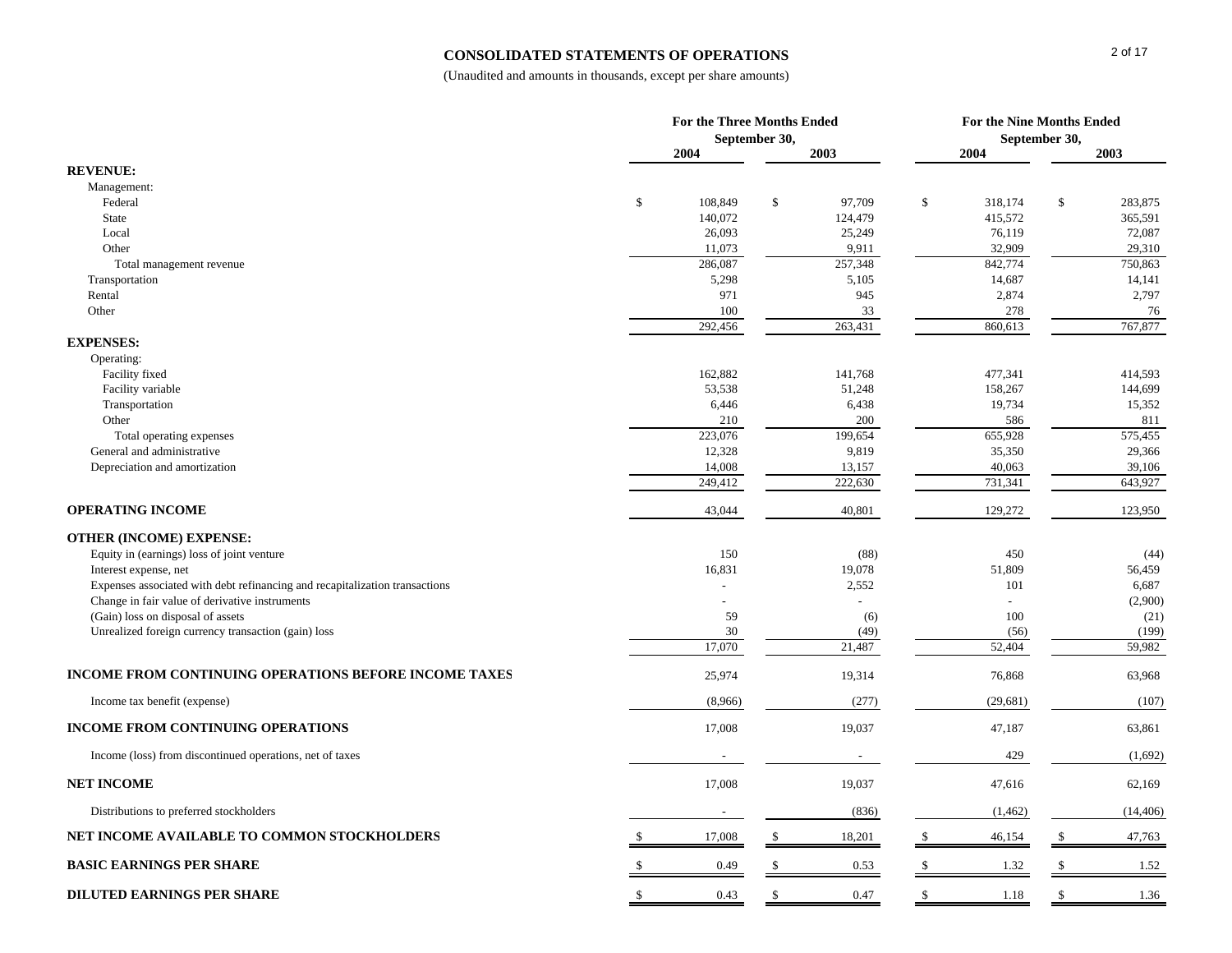### **RECONCILIATION OF BASIC TO DILUTED EARNINGS PER SHARE**

(Unaudited and amounts in thousands, except per share amounts)

|                                                                  |               | For the Three Months Ended September 30,<br>2004 | 2003          | For the Nine Months Ended September 30,<br>2004<br>2003 |    |        |               |         |
|------------------------------------------------------------------|---------------|--------------------------------------------------|---------------|---------------------------------------------------------|----|--------|---------------|---------|
| Basic:                                                           |               |                                                  |               |                                                         |    |        |               |         |
| Income from continuing operations                                | \$            | 17,008                                           | \$.           | 18,201                                                  | \$ | 45,725 | \$            | 49,455  |
| Income (loss) from discontinued operations, net of taxes         |               |                                                  |               |                                                         |    | 429    |               | (1,692) |
| Net income available to common stockholders                      |               | 17,008                                           | \$.           | 18,201                                                  |    | 46,154 | \$.           | 47,763  |
| Diluted:                                                         |               |                                                  |               |                                                         |    |        |               |         |
| Income from continuing operations                                | \$            | 17,008                                           | -S            | 18,201                                                  | \$ | 45,725 | \$            | 49,455  |
| Interest expense applicable to convertible notes, net of taxes * |               | 199                                              |               | 302                                                     |    | 553    |               | 1,285   |
| Diluted income from continuing operations                        |               | 17,207                                           |               | 18,503                                                  |    | 46,278 |               | 50,740  |
| Income (loss) from discontinued operations, net of taxes         |               |                                                  |               |                                                         |    | 429    |               | (1,692) |
| Diluted net income available to common stockholders              |               | 17,207                                           | $\mathcal{S}$ | 18,503                                                  |    | 46,707 | -S            | 49,048  |
| Basic:                                                           |               |                                                  |               |                                                         |    |        |               |         |
| Weighted average common shares outstanding                       |               | 35,202                                           |               | 35,018                                                  |    | 35,148 |               | 31,781  |
| Unvested restricted common stock                                 |               | (141)                                            |               | (369)                                                   |    | (134)  |               | (355)   |
| Weighted average common shares outstanding-basic                 |               | 35,061                                           |               | 34,649                                                  |    | 35,014 |               | 31,426  |
| Diluted:                                                         |               |                                                  |               |                                                         |    |        |               |         |
| Weighted average common shares outstanding-basic                 |               | 35,061                                           |               | 34,649                                                  |    | 35,014 |               | 31,426  |
| Effect of dilutive securities:                                   |               |                                                  |               |                                                         |    |        |               |         |
| Stock options and warrants                                       |               | 1,330                                            |               | 937                                                     |    | 1,304  |               | 860     |
| Stockholder litigation                                           |               |                                                  |               |                                                         |    |        |               | 153     |
| Convertible notes**                                              |               | 3,362                                            |               | 3,362                                                   |    | 3,362  |               | 3,362   |
| Restricted stock-based compensation                              |               | 63                                               |               | 263                                                     |    | 55     |               | 240     |
| Weighted average shares and assumed conversions-diluted          |               | 39,816                                           |               | 39,211                                                  |    | 39,735 |               | 36,041  |
| Basic earnings (loss) per share:                                 |               |                                                  |               |                                                         |    |        |               |         |
| Income from continuing operations                                | $\mathcal{S}$ | 0.49                                             | <sup>\$</sup> | 0.53                                                    | \$ | 1.31   | \$            | 1.57    |
| Income (loss) from discontinued operations, net of taxes         |               |                                                  |               |                                                         |    | 0.01   |               | (0.05)  |
| Net income available to common stockholders                      |               | 0.49                                             | $\mathcal{S}$ | 0.53                                                    |    | 1.32   | <sup>\$</sup> | 1.52    |
| Diluted earnings (loss) per share:                               |               |                                                  |               |                                                         |    |        |               |         |
| Income from continuing operations                                | \$            | 0.43                                             | $\mathcal{S}$ | 0.47                                                    | \$ | 1.17   | \$            | 1.41    |
| Income (loss) from discontinued operations, net of taxes         |               | $\sim$                                           |               | $\sim$                                                  |    | 0.01   |               | (0.05)  |
| Diluted net income available to common stockholders              |               | 0.43                                             | \$            | 0.47                                                    | \$ | 1.18   | $\mathbb{S}$  | 1.36    |

\* For the nine months ended September 30, 2003, \$2,908 is not presented, as the effect is anti-dilutive.

Although amounts are not included for the periods presented, as the effects are antidilutive, additional shares would have been as follows, if dilutive: Convertible notes using the if-converted method 1,552

<sup>\*\*</sup>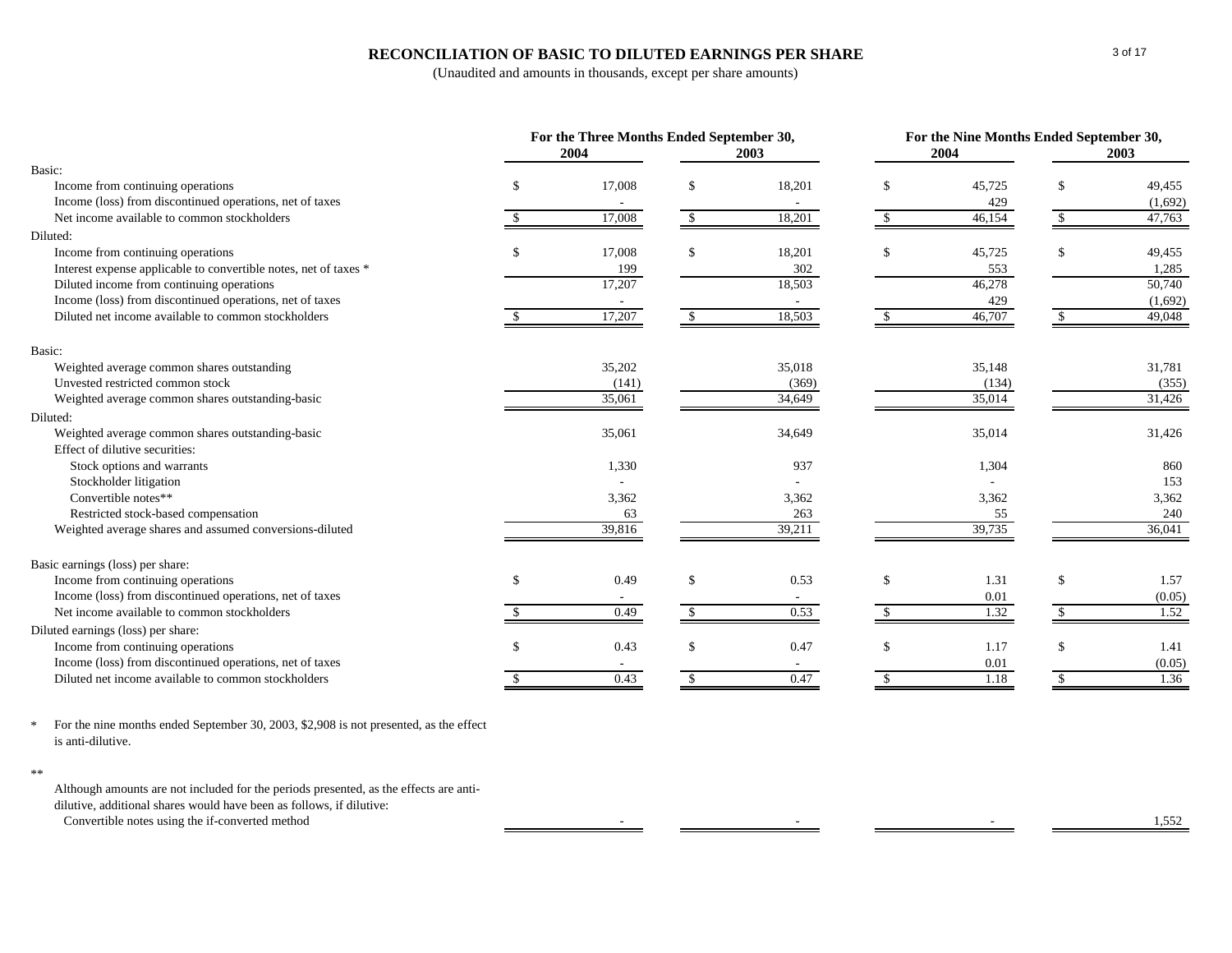# **ILLUSTRATION OF 2003 RESULTS, ADJUSTED FOR SPECIAL ITEMS AND ASSUMING A TAX PROVISION**

(Unaudited and amounts in thousands, except per share amounts)

|                                                                                    |               |                       |               | For the Three Months Ended |               |                           |               | For the Year Ended       |               |                          |
|------------------------------------------------------------------------------------|---------------|-----------------------|---------------|----------------------------|---------------|---------------------------|---------------|--------------------------|---------------|--------------------------|
|                                                                                    |               | <b>March 31, 2003</b> |               | June 30, 2003              |               | <b>September 30, 2003</b> |               | <b>December 31, 2003</b> |               | <b>December 31, 2003</b> |
| Pre-tax net income, as reported                                                    | \$            | 22,732                | $\mathcal{S}$ | 20,230                     | $\mathcal{S}$ | 19,314                    | £.            | 26,235                   | .S            | 88,511                   |
| Special items:                                                                     |               |                       |               |                            |               |                           |               |                          |               |                          |
| Expenses associated with debt refinancing and recapitalization transactions        |               |                       |               | 4,135                      |               | 2,552                     |               |                          |               | 6,687                    |
| Change in fair value of derivative instruments                                     |               |                       |               | (2,900)                    |               |                           |               |                          |               | (2,900)                  |
|                                                                                    |               | 22,732                |               | 21,465                     |               | 21,866                    |               | 26,235                   |               | 92,298                   |
| Income tax adjustment                                                              |               | (9,093)               |               | (8,586)                    |               | (8,746)                   |               | (10, 494)                |               | (36,919)                 |
| Net income, as adjusted for special items                                          |               | 13,639                |               | 12,879                     |               | 13,120                    |               | 15.741                   |               | 55,379                   |
| Preferred stock distributions, as reported                                         |               | (5,480)               |               | (8,090)                    |               | (836)                     |               | (856)                    |               | (15,262)                 |
| Special item: Excess distributions to series B preferred stockholders              |               |                       |               | 4,472                      |               |                           |               |                          |               | 4,472                    |
| Net income available to common stockholders, as adjusted for special items         |               | 8,159                 | $\mathcal{S}$ | 9,261                      | $\mathcal{S}$ | 12,284                    | £.            | 14,885                   | £.            | 44,589                   |
| Basic:                                                                             |               |                       |               |                            |               |                           |               |                          |               |                          |
| Income from continuing operations, as adjusted for special items                   | \$            | 9,174                 | \$            | 9,261                      | $\mathcal{S}$ | 12,284                    | S             | 14,885                   | Ŝ             | 45,604                   |
| Income (loss) from discontinued operations, net of taxes                           |               | (1,015)               |               |                            |               |                           |               |                          |               | (1,015)                  |
| Net income available to common stockholders, as adjusted for special items         | $\mathcal{S}$ | 8,159                 | $\mathcal{S}$ | 9,261                      | $\mathbb{S}$  | 12,284                    | \$.           | 14,885                   | \$.           | 44,589                   |
| Diluted:                                                                           |               |                       |               |                            |               |                           |               |                          |               |                          |
| Income from continuing operations, as adjusted for special items                   | S.            | 9,174                 | $\mathbb{S}$  | 9,261                      | \$            | 12,284                    | £.            | 14,885                   | <b>S</b>      | 45,604                   |
| Interest expense applicable to convertible notes, net of taxes *                   |               | 355                   |               | 235                        |               | 181                       |               | 181                      |               | 952                      |
| Diluted income from continuing operations, as adjusted for special items           |               | 9,529                 |               | 9,496                      |               | 12,465                    |               | 15,066                   |               | 46,556                   |
| Income (loss) from discontinued operations, net of taxes                           |               | (1,015)               |               |                            |               |                           |               |                          |               | (1,015)                  |
| Diluted net income available to common stockholders, as adjusted for special items | S.            | 8,514                 | \$            | 9,496                      | $\mathbb{S}$  | 12,465                    | <sup>\$</sup> | 15,066                   | £.            | 45,541                   |
|                                                                                    |               |                       |               |                            |               |                           |               |                          |               |                          |
| Basic:                                                                             |               |                       |               |                            |               |                           |               |                          |               |                          |
| Weighted average common shares outstanding                                         |               | 27,714                |               | 31,840                     |               | 34,649                    |               | 34,672                   |               | 32,245                   |
| Effect of dilutive securities:                                                     |               |                       |               |                            |               |                           |               |                          |               |                          |
| Stock options and warrants                                                         |               | 667                   |               | 934                        |               | 937                       |               | 1,046                    |               | 917                      |
| Stockholder litigation                                                             |               | 310                   |               | 153                        |               |                           |               |                          |               | 115                      |
| Convertible notes **                                                               |               | 3,370                 |               | 3,362                      |               | 3,362                     |               | 3,362                    |               | 3,362                    |
| Restricted stock-based compensation                                                |               | 222                   |               | 252                        |               | 263                       |               | 273                      |               | 249                      |
| Diluted:                                                                           |               |                       |               |                            |               |                           |               |                          |               |                          |
| Weighted average common shares outstanding                                         |               | 32,283                |               | 36,541                     |               | 39,211                    |               | 39.353                   |               | 36,888                   |
| Basic earnings (loss) per share:                                                   |               |                       |               |                            |               |                           |               |                          |               |                          |
| Income from continuing operations, as adjusted for special items                   | \$            | 0.33                  | \$            | 0.29                       | $\mathcal{S}$ | 0.35                      | \$            | 0.43                     | $\mathcal{S}$ | 1.41                     |
| Income (loss) from discontinued operations, net of taxes                           |               | (0.04)                |               |                            |               |                           |               |                          |               | (0.03)                   |
| Net income available to common stockholders, as adjusted for special items         | ÷.            | 0.29                  | S.            | 0.29                       | -S            | 0.35                      | £.            | 0.43                     | £.            | 1.38                     |
| Diluted earnings (loss) per share:                                                 |               |                       |               |                            |               |                           |               |                          |               |                          |
| Income from continuing operations, as adjusted for special items                   | $\mathcal{S}$ | 0.29                  | $\mathbb{S}$  | 0.26                       | <sup>\$</sup> | 0.32                      | £.            | 0.38                     | <b>S</b>      | 1.26                     |
| Income (loss) from discontinued operations, net of taxes                           |               | (0.03)                |               |                            |               |                           |               |                          |               | (0.03)                   |
| Net income available to common stockholders, as adjusted for special items         | -S            | 0.26                  | <sup>\$</sup> | 0.26                       | -S            | 0.32                      | \$            | 0.38                     | \$            | 1.23                     |
|                                                                                    |               |                       |               |                            |               |                           |               |                          |               |                          |

\* For the first and second quarters of 2003, and for the year ended December 31, 2003, \$1,223, \$522, and \$1,745, respectively, have been excluded as the effect is anti-dilutive.

\*\* For the first and second quarters of 2003, and for the year ended December 31, 2003, 3,363, 1,330 and 1,161 shares, respectively, have been excluded as the effect is anti-dilutive.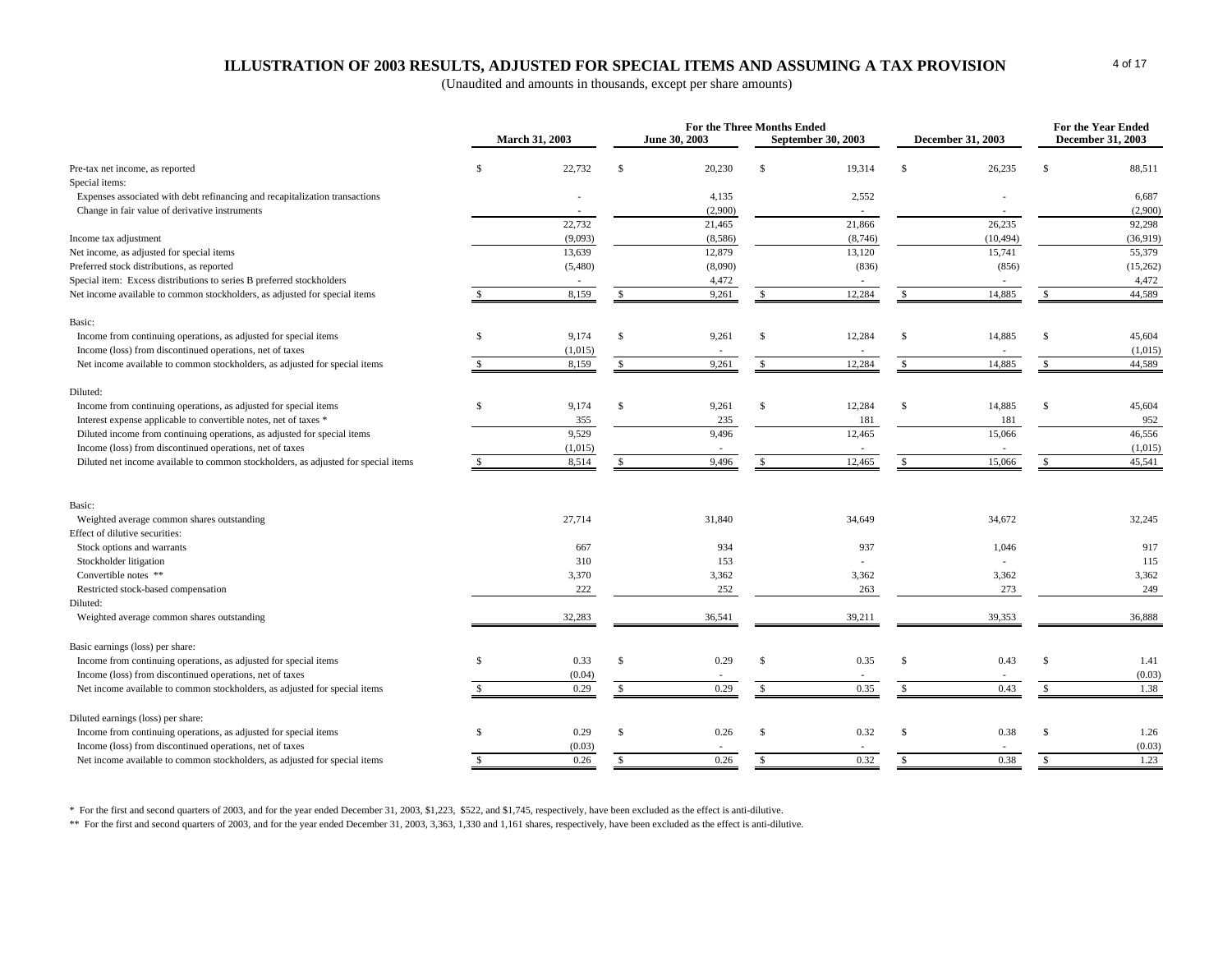#### **SELECTED FINANCIAL INFORMATION**

|                                                                     |                           | September 30, 2004 | June 30, 2004 |            | March 31, 2004           |            | <b>December 31, 2003</b> |            | September 30, 2003       |            |
|---------------------------------------------------------------------|---------------------------|--------------------|---------------|------------|--------------------------|------------|--------------------------|------------|--------------------------|------------|
| <b>BALANCE SHEET:</b>                                               |                           |                    |               |            |                          |            |                          |            |                          |            |
| Property and equipment                                              | \$                        | 1,933,564          | \$            | 1,899,179  | \$                       | 1,858,817  | $\mathbb{S}$             | 1,828,482  | \$                       | 1,807,896  |
| Accumulated depreciation and amortization                           |                           | (283, 130)         |               | (268, 567) |                          | (254, 793) |                          | (241, 503) |                          | (227, 325) |
| Property and equipment, net                                         | $\mathcal{S}$             | 1,650,434          | $\mathbb{S}$  | 1,630,612  | $\mathbb{S}$             | 1,604,024  | $\mathbb{S}$             | 1.586.979  | $\mathbb{S}$             | 1,580,571  |
| Total assets                                                        | $\$$                      | 2,019,844          | \$            | 1,978,219  | \$                       | 1,978,202  | $\mathbb{S}$             | 1,959,028  | \$                       | 1,883,717  |
| Maintenance & technology capital expenditures for the quarter ended | \$                        | 11,145             | \$            | 12,687     | \$                       | 11,821     | $\mathbb{S}$             | 13,167     | \$                       | 9,435      |
| Total debt                                                          | \$                        | 1,003,088          | \$            | 1,003,205  | \$                       | 1,003,319  | \$                       | 1,003,428  | \$                       | 1,007,042  |
| Equity book value                                                   | $\mathbb{S}$              | 796,582            | $\mathbb{S}$  | 778,039    | $\mathbb{S}$             | 783,923    | $\mathcal{S}$            | 775,465    | \$                       | 693,884    |
| LIQUIDITY:                                                          |                           |                    |               |            |                          |            |                          |            |                          |            |
| Cash and cash equivalents                                           | \$                        | 68,651             | \$            | 50,137     | \$                       | 88,451     | $\mathcal{S}$            | 84,231     | \$                       | 68,943     |
| Availability under revolving credit facility                        | $\$$                      | 89,871             | \$            | 89,871     | \$                       | 97,671     | $\mathbb{S}$             | 97,741     | $\mathbb{S}$             | 98,141     |
| <b>CAPITALIZATION:</b>                                              |                           |                    |               |            |                          |            |                          |            |                          |            |
| Common shares outstanding                                           |                           | 35,235             |               | 35,185     |                          | 35,139     |                          | 35,020     |                          | 35,029     |
| Common share price at end of period                                 | S,                        | 35.36              | \$            | 39.49      | \$                       | 35.60      | -\$                      | 28.83      | $\frac{1}{2}$            | 24.67      |
| Market value of common equity at end of period                      | $\sqrt{3}$                | 1,245,910          | $\sqrt{\ }$   | 1,389,456  | $\sqrt$                  | 1,250,948  | $\sqrt{\frac{2}{5}}$     | 1,009,627  | $\mathbb S$              | 864,165    |
| Preferred shares outstanding - Series A                             |                           |                    |               |            |                          |            |                          | 300        |                          | 300        |
| Preferred share price at end of period - Series A                   |                           |                    |               |            | $\frac{\$}{\$}$          |            | $\frac{\$}{\$}$          | 25.10      | $\frac{\$}{\$}$          | 25.30      |
| Market value of preferred equity at end of period - Series A        | $\overline{\mathcal{S}}$  | $\sim$             | $\sqrt{3}$    |            |                          | $\sim$     |                          | 7,530      |                          | 7,590      |
| Preferred shares outstanding - Series B                             |                           |                    |               |            |                          | 962        |                          | 962        |                          | 962        |
| Preferred share price at end of period - Series B                   | \$                        |                    | $rac{1}{3}$   |            | $\frac{\$}{\$}$          | 25.02      | $\frac{\$}{\$}$          | 25.25      | $\frac{\$}{\$}$          | 25.40      |
| Market value of preferred equity at end of period - Series B        | $\sqrt{\frac{2}{3}}$      | $\overline{a}$     |               |            |                          | 24,069     |                          | 24,291     |                          | 24,435     |
| Total equity market capitalization                                  | $\mathbb{S}$              | 1,245,910          | $\mathbb{S}$  | 1,389,456  | $\mathbb{S}$             | 1,275,018  | $\mathcal{S}$            | 1,041,447  | $\sqrt{\frac{2}{2}}$     | 896,190    |
| Total market capitalization (market value of equity plus debt)      |                           | 2,248,998          | \$            | 2,392,661  | $\mathbb{S}$             | 2,278,337  | \$                       | 2,044,875  | \$                       | 1,903,232  |
| <b>EBITDA</b>                                                       | $\mathbb{S}$              | 56,813             | \$            | 56,673     | \$                       | 55,254     | $\mathbb{S}$             | 58,053     | \$                       | 51,549     |
| <b>ADJUSTED EBITDA</b>                                              | $\mathbb{S}$              | 56,813             | \$            | 56,749     | \$                       | 55,279     | $\mathbb{S}$             | 58,053     | \$                       | 54,101     |
| <b>ADJUSTED FREE CASH FLOW</b>                                      | \$                        | 29,690             | \$            | 25,764     | \$                       | 27,058     | $\mathbb{S}$             | 27,387     | \$                       | 27,299     |
| <b>ADJUSTED FREE CASH FLOW PER SHARE:</b>                           |                           |                    |               |            |                          |            |                          |            |                          |            |
| Basic adjusted free cash flow per share                             |                           | 0.85               |               | 0.74       |                          | 0.77       |                          | 0.79       |                          | 0.79       |
| Diluted adjusted free cash flow per share                           | $\overline{\overline{s}}$ | 0.75               |               | 0.65       | $\overline{\mathcal{S}}$ | 0.69       | S                        | 0.70       | $\overline{\mathcal{S}}$ | 0.70       |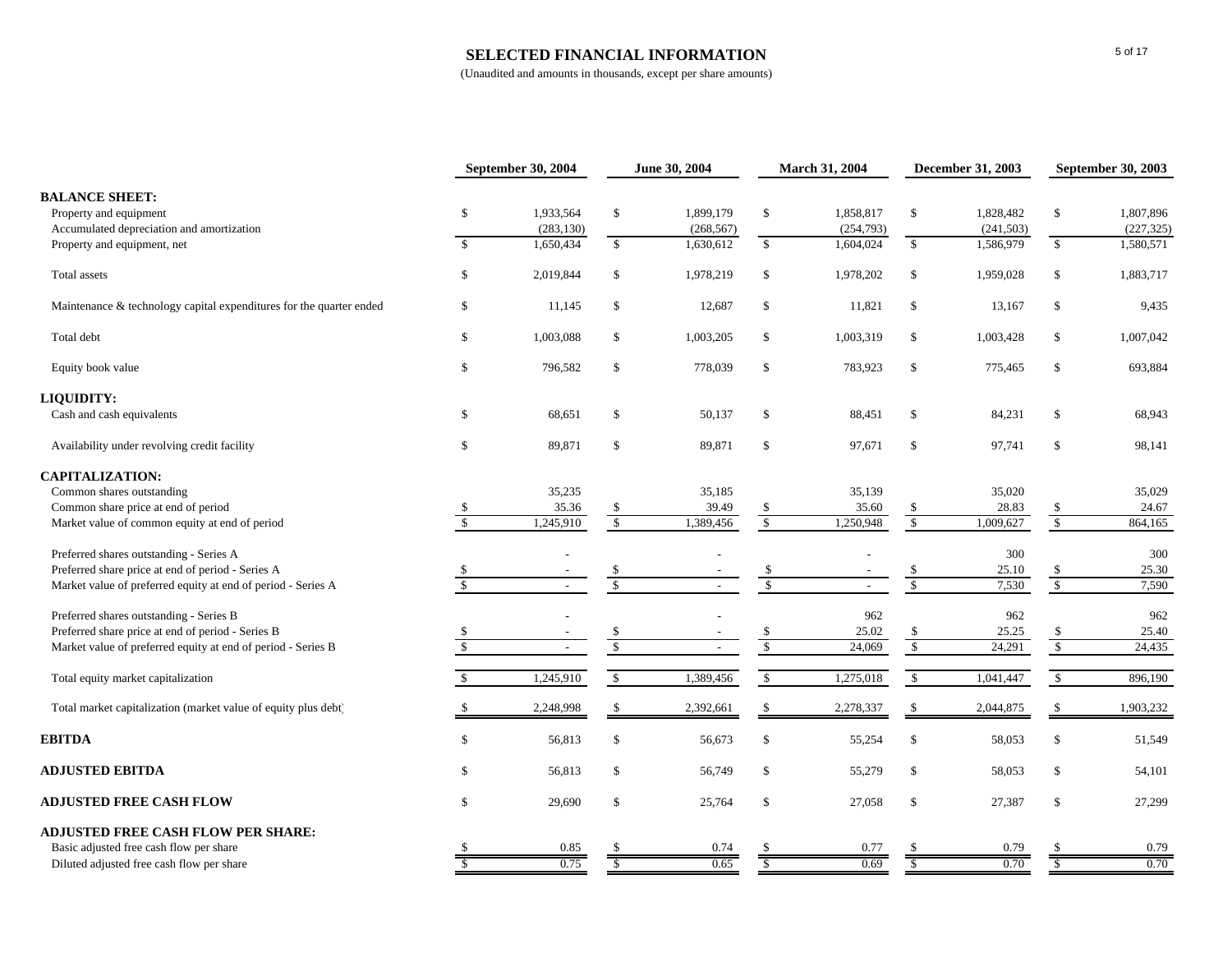#### **SELECTED FINANCIAL INFORMATION**

|                                                                                                                |                                      | For the Three Months Ended September 30,<br>2004 |               | 2003           |                         | For the Nine Months Ended September 30,<br>2004 |                         | 2003       |
|----------------------------------------------------------------------------------------------------------------|--------------------------------------|--------------------------------------------------|---------------|----------------|-------------------------|-------------------------------------------------|-------------------------|------------|
| Number of days per period                                                                                      |                                      | 92                                               |               | 92             |                         | 274                                             |                         | 273        |
| <b>ALL FACILITIES:</b>                                                                                         |                                      |                                                  |               |                |                         |                                                 |                         |            |
| Average available beds                                                                                         |                                      | 66,873                                           |               | 58,732         |                         | 65,789                                          |                         | 58,657     |
| Average compensated occupancy                                                                                  |                                      | 94.9%                                            |               | 93.7%          |                         | 95.5%                                           |                         | 92.1%      |
| Total compensated man-days                                                                                     |                                      | 5,841,218                                        |               | 5,063,682      |                         | 17,206,300                                      |                         | 14,753,909 |
| Revenue per compensated man-day<br>Operating expenses per compensated man-day:                                 | \$                                   | 48.98                                            | $\mathbb{S}$  | 50.82          | $\mathbb{S}$            | 48.98                                           | \$                      | 50.89      |
| Fixed expense                                                                                                  |                                      | 27.88                                            |               | 28.00          |                         | 27.74                                           |                         | 28.10      |
| Variable expense                                                                                               |                                      | 9.17                                             |               | 10.12          |                         | 9.20                                            |                         | 9.81       |
| Total                                                                                                          |                                      | 37.05                                            |               | 38.12          |                         | 36.94                                           |                         | 37.91      |
| Operating margin per compensated man-day                                                                       |                                      | 11.93                                            |               | 12.70          |                         | 12.04                                           |                         | 12.98      |
| Operating margin rate                                                                                          |                                      | 24.4%                                            |               | 25.0%          |                         | 24.6%                                           |                         | 25.5%      |
| DEPRECIATION AND AMORTIZATION:                                                                                 |                                      |                                                  |               |                |                         |                                                 |                         |            |
| Depreciation expense                                                                                           |                                      | 14,854                                           |               | 14,110         |                         | 42,602                                          |                         | 41,940     |
| Amortization of intangible assets                                                                              |                                      | 32                                               |               | 18             |                         | 96                                              |                         | 50         |
| Amortization of negative contract values                                                                       |                                      | (878)                                            |               | (971)          |                         | (2,635)                                         |                         | (2,884)    |
| Depreciation and amortization                                                                                  |                                      | 14,008                                           | $\mathcal{S}$ | 13,157         | <sup>\$</sup>           | 40,063                                          | -\$                     | 39,106     |
| <b>ADJUSTED FREE CASH FLOW:</b>                                                                                |                                      |                                                  |               |                |                         |                                                 |                         |            |
| Pre-tax income (loss) available to common stockholders                                                         | \$                                   | 25,974                                           | \$            | 18,478         | $\mathcal{S}$           | 75,835                                          | \$                      | 47,870     |
| Expenses associated with debt refinancing and recapitalization transactions                                    |                                      |                                                  |               | 2,552          |                         | 101                                             |                         | 6,687      |
| Income taxes paid                                                                                              |                                      | (693)                                            |               | (228)          |                         | (3,341)                                         |                         | (1,729)    |
| Depreciation and amortization                                                                                  |                                      | 14,008                                           |               | 13,157         |                         | 40,063                                          |                         | 39,106     |
| Depreciation and amortization for discontinued operations                                                      |                                      |                                                  |               |                |                         |                                                 |                         | 1,074      |
| Income tax (benefit) expense for discontinued operations                                                       |                                      |                                                  |               | $\overline{a}$ |                         | 287                                             |                         |            |
| Amortization of debt costs and other non-cash interest                                                         |                                      | 1,546                                            |               | 2,089          |                         | 5,220                                           |                         | 5,707      |
| Change in fair value of derivative instruments                                                                 |                                      |                                                  |               |                |                         |                                                 |                         | (2,900)    |
| Series B preferred stock dividends satisfied with series B preferred stock<br>and non-recurring tender premium |                                      |                                                  |               | 686            |                         |                                                 |                         | 10,476     |
| Maintenance and technology capital expenditures                                                                |                                      | (11, 145)                                        |               | (9, 435)       |                         | (35, 653)                                       |                         | (22, 355)  |
| Adjusted free cash flow                                                                                        |                                      | 29,690                                           | <sup>\$</sup> | 27,299         | -S                      | 82,512                                          | <sup>\$</sup>           | 83,936     |
|                                                                                                                |                                      |                                                  |               |                |                         |                                                 |                         |            |
| <b>ADJUSTED FREE CASH FLOW PER SHARE:</b>                                                                      |                                      |                                                  |               |                |                         |                                                 |                         |            |
| Basic                                                                                                          | $\overline{\overline{\overline{s}}}$ | 0.85                                             |               | 0.79           |                         | 2.36                                            |                         | 2.67       |
| Diluted                                                                                                        |                                      | 0.75                                             | $\mathcal{S}$ | 0.70           | $\overline{\mathbf{s}}$ | 2.09                                            | $\overline{\mathbb{S}}$ | 2.34       |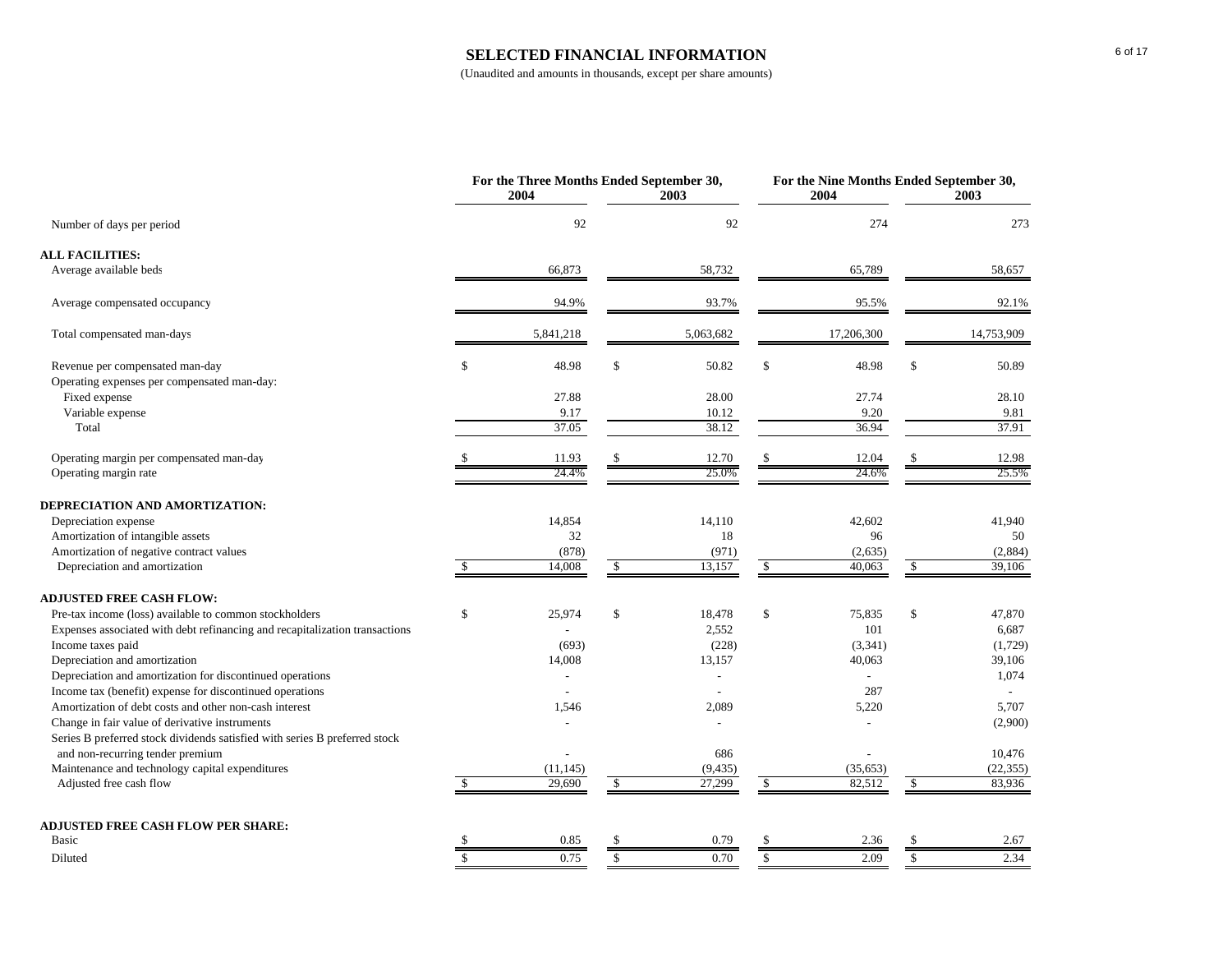#### **SELECTED FINANCIAL INFORMATION**

|                                                                                |               | For the Three Months Ended September 30,<br>2004 |               | 2003      |               | 2004       | For the Nine Months Ended September 30,<br>2003 |           |
|--------------------------------------------------------------------------------|---------------|--------------------------------------------------|---------------|-----------|---------------|------------|-------------------------------------------------|-----------|
| <b>MANAGED ONLY FACILITIES:</b>                                                |               |                                                  |               |           |               |            |                                                 |           |
| Management revenue                                                             | $\mathcal{S}$ | 88,951                                           | \$            | 71,684    | \$            | 257,790    | \$                                              | 209,587   |
| Operating expenses:                                                            |               |                                                  |               |           |               |            |                                                 |           |
| Fixed expense                                                                  |               | 54,278                                           |               | 42,806    |               | 159,231    |                                                 | 125,362   |
| Variable expense                                                               |               | 19,445                                           |               | 15,203    |               | 56,682     |                                                 | 45,408    |
| Total                                                                          |               | 73,723                                           |               | 58,009    |               | 215,913    |                                                 | 170,770   |
| Contribution                                                                   |               | 15,228                                           | $\sqrt{3}$    | 13,675    | $\mathcal{S}$ | 41,877     | $\sqrt{\frac{2}{5}}$                            | 38,817    |
| Average available beds                                                         |               | 25,190                                           |               | 17,688    |               | 24,530     |                                                 | 17,688    |
| Average compensated occupancy                                                  |               | 103.1%                                           |               | 103.8%    |               | 102.2%     |                                                 | 102.6%    |
| Total compensated man-days                                                     |               | 2,388,389                                        |               | 1,689,492 |               | 6,870,965  |                                                 | 4,955,910 |
| Revenue per compensated man-day<br>Operating expenses per compensated man-day: | $\,$          | 37.24                                            | \$            | 42.43     | \$            | 37.52      | $\$$                                            | 42.29     |
| Fixed expense                                                                  |               | 22.73                                            |               | 25.34     |               | 23.17      |                                                 | 25.30     |
| Variable expense                                                               |               | 8.14                                             |               | 9.00      |               | 8.25       |                                                 | 9.16      |
| Total                                                                          |               | 30.87                                            |               | 34.34     |               | 31.42      |                                                 | 34.46     |
| Operating margin per compensated man-day                                       |               | 6.37                                             | \$            | 8.09      |               | 6.10       |                                                 | 7.83      |
| Operating margin rate                                                          |               | 17.1%                                            |               | 19.1%     |               | 16.3%      |                                                 | 18.5%     |
| <b>OWNED AND MANAGED FACILITIES:</b>                                           |               |                                                  |               |           |               |            |                                                 |           |
| Management revenue                                                             | \$            | 197,136                                          | \$            | 185,664   | \$            | 584,984    | \$                                              | 541,276   |
| Operating expenses:                                                            |               |                                                  |               |           |               |            |                                                 |           |
| Fixed expense                                                                  |               | 108,604                                          |               | 98,962    |               | 318,110    |                                                 | 289,231   |
| Variable expense                                                               |               | 34,093                                           |               | 36,045    |               | 101,585    |                                                 | 99,291    |
| Total                                                                          |               | 142,697                                          |               | 135,007   |               | 419,695    |                                                 | 388,522   |
| Contribution                                                                   | \$.           | 54,439                                           | $\mathcal{S}$ | 50,657    | $\mathcal{S}$ | 165,289    | $\mathbf S$                                     | 152,754   |
| Average available beds                                                         |               | 41,683                                           |               | 41,044    |               | 41,259     |                                                 | 40,969    |
| Average compensated occupancy                                                  |               | 90.0%                                            |               | 89.4%     |               | 91.4%      |                                                 | 87.6%     |
| Total compensated man-days                                                     |               | 3,452,829                                        |               | 3,374,190 |               | 10,335,335 |                                                 | 9,797,999 |
| Revenue per compensated man-day                                                | $\,$          | 57.09                                            | \$            | 55.02     | \$            | 56.60      | \$                                              | 55.24     |
| Operating expenses per compensated man-day:                                    |               |                                                  |               |           |               |            |                                                 |           |
| Fixed                                                                          |               | 31.45                                            |               | 29.33     |               | 30.78      |                                                 | 29.52     |
| Variable                                                                       |               | 9.87                                             |               | 10.68     |               | 9.83       |                                                 | 10.13     |
| Total                                                                          |               | 41.32                                            |               | 40.01     |               | 40.61      |                                                 | 39.65     |
| Operating margin per compensated man-day                                       | <sup>\$</sup> | 15.77                                            | \$            | 15.01     |               | 15.99      |                                                 | 15.59     |
| Operating margin rate                                                          |               | 27.6%                                            |               | 27.3%     |               | 28.3%      |                                                 | 28.2%     |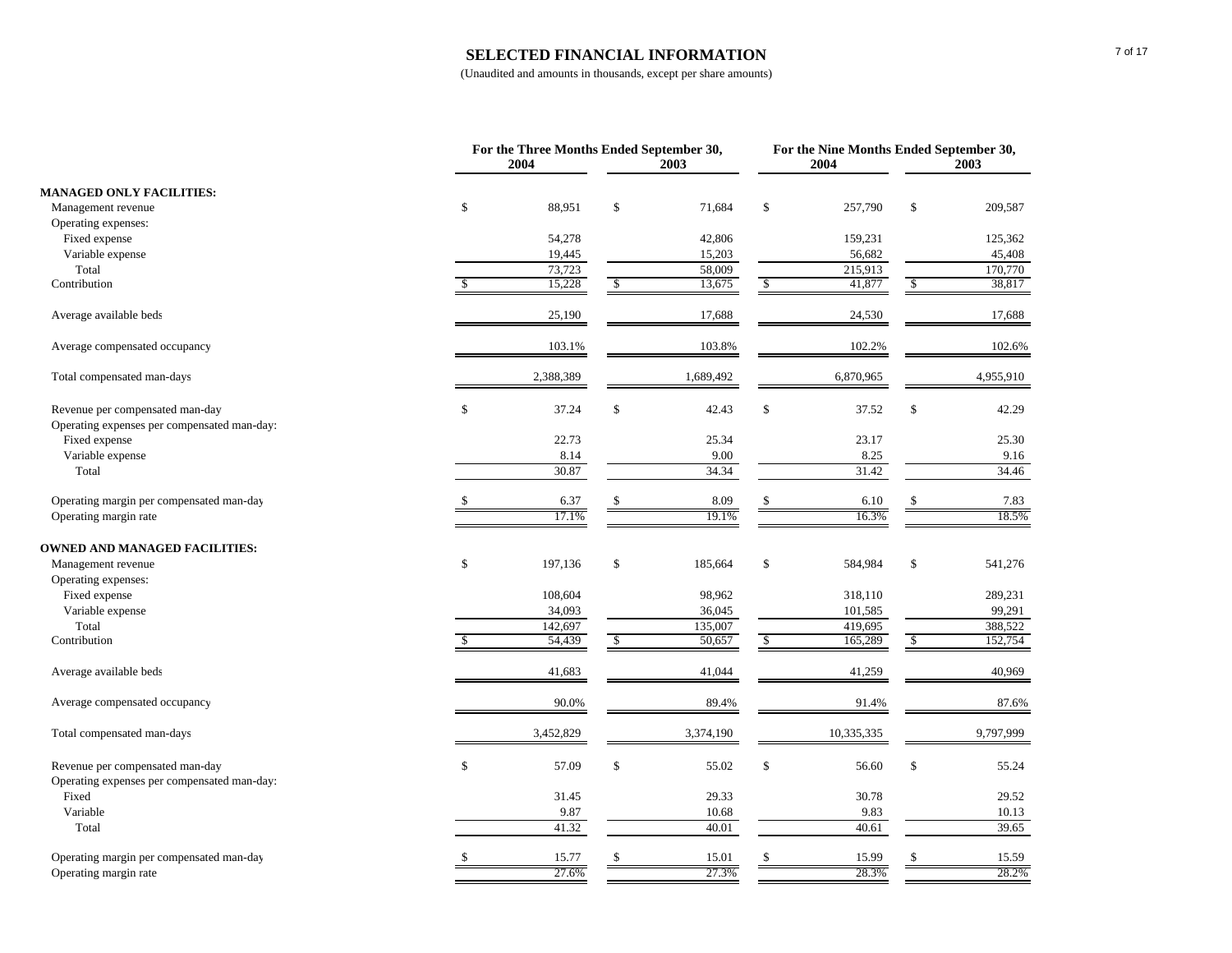### **ANALYSIS OF OUTSTANDING DEBT AND PREFERRED STOCK**

(Unaudited and amounts in thousands)

|                                   | Outstanding<br><b>Balance</b><br>12/31/2003 |              | Outstanding<br><b>Balance</b><br>9/30/2004 | <b>Stated</b><br><b>Interest</b><br>Rate | <b>Effective</b><br><b>Interest</b><br>Rate | 1) | <b>Maturity</b><br>Date | Callable/<br>Redeemable                                                                                                                                                                       |
|-----------------------------------|---------------------------------------------|--------------|--------------------------------------------|------------------------------------------|---------------------------------------------|----|-------------------------|-----------------------------------------------------------------------------------------------------------------------------------------------------------------------------------------------|
| <b>Fixed Rate:</b>                |                                             |              |                                            |                                          |                                             |    |                         |                                                                                                                                                                                               |
| \$250.0 Million Senior Notes      | \$<br>250,000                               | $\mathbb{S}$ | 250,000                                    | 9.875%                                   | 10.42%                                      |    | May 2009                | On or prior to May 1, 2005, 35% redeemable at 109.875% with<br>proceeds from equity offerings; on or after May 1, 2006, 100%<br>redeemable at various premium prices until May 1, 2008 at par |
| \$250.0 Million Senior Notes      | 250,000                                     |              | 250,000                                    | 7.50%                                    | 7.91%                                       |    | May 2011                | On or prior to May 1, 2006, 35% redeemable at 107.5% with proceeds<br>from equity offerings; on or after May 1, 2007, 100% redeemable at<br>various premium prices until May 1, 2009 at par   |
| \$200.0 Million Senior Notes      | 202,129                                     |              | 201,911                                    | 7.50%                                    | 7.65%                                       |    | May 2011                | On or prior to May 1, 2006, 35% redeemable at 107.5% with proceeds<br>from equity offerings; on or after May 1, 2007, 100% redeemable at<br>various premium prices until May 1, 2009 at par   |
| \$30.0 Million Convertible Notes  | 30,000                                      |              | 30,000                                     | 4.00%                                    | 4.02%                                       |    | February 2007           | Beginning March 1, 2005, may force conversion if the common stock<br>price is greater than \$13.38                                                                                            |
| Other Debt                        | 486                                         |              | 364                                        | Various                                  | Various                                     |    | Various                 |                                                                                                                                                                                               |
| <b>Total Fixed Rate Debt</b>      | 732,615                                     |              | 732,275                                    |                                          |                                             |    |                         |                                                                                                                                                                                               |
| <b>Floating Rate:</b>             |                                             |              |                                            |                                          |                                             |    |                         |                                                                                                                                                                                               |
| Lehman Credit Facility:<br>Term C | 270,813                                     |              |                                            |                                          |                                             |    |                         |                                                                                                                                                                                               |
| Term D                            |                                             |              | 270,813                                    | 4.62%                                    | 5.16%                                       | 2) | March 31, 2008          |                                                                                                                                                                                               |
| \$125.0 Million Revolver          |                                             |              |                                            | None                                     | None                                        | 3) | March 31, 2006          |                                                                                                                                                                                               |
| <b>Total Floating Rate Debt</b>   | 270,813                                     |              | 270,813                                    |                                          |                                             |    |                         |                                                                                                                                                                                               |
| <b>Grand Total Debt</b>           | 1,003,428                                   |              | 1,003,088                                  | 7.20%                                    | 7.62%                                       |    | 5.13 Years              | 4)                                                                                                                                                                                            |

<sup>1)</sup> Includes amortization of debt issuance costs, net of debt premiums.

<sup>2)</sup> The variable interest rate on the Term D portion of the Lehman Credit Facility is LIBOR + 2.25%.

<sup>3)</sup> The variable interest rate is LIBOR + 3.50%. As of September 30, 2004, the Company had outstanding letters of credit

totaling \$35.1 million, reducing the available borrowing capacity to \$89.9 million.

4) Represents the weighted average debt maturity in years.

#### *Debt Maturity Schedule:*

|           | % of Debt<br><b>Maturing</b>         | % of Debt<br><b>Maturing</b> |
|-----------|--------------------------------------|------------------------------|
| \$<br>796 | 0.08%                                | 0.08%                        |
| 3,182     | 0.32%                                | 0.40%                        |
| 3,133     | 0.31%                                | 0.71%                        |
| 228,999   | 22.83%                               | 23.54%                       |
| 66,301    | 6.61%                                | 30.15%                       |
| 700,677   | 69.85%                               | 100.00%                      |
| 1.003.088 | 100.00%                              |                              |
|           | <b>Total Debt</b><br><b>Maturing</b> |                              |

| <b>Preferred Stock:</b>  | Outstanding<br><b>Balance</b><br>12/31/2003 | Outstanding<br><b>Balance</b><br>9/30/2004 | <b>Dividend</b><br>Rate |                                                                                                                                  |
|--------------------------|---------------------------------------------|--------------------------------------------|-------------------------|----------------------------------------------------------------------------------------------------------------------------------|
| Series A Preferred Stock | 7.500                                       |                                            | $8.0\%$ cash            | Redeemed during the first quarter of 2004 at \$25.00 per share plus<br>dividends accrued and unpaid through the redemption date  |
| Series B Preferred Stock | 23.528                                      |                                            | 12.0% cash              | Redeemed during the second quarter of 2004 at \$24.46 per share plus<br>dividends accrued and unpaid through the redemption date |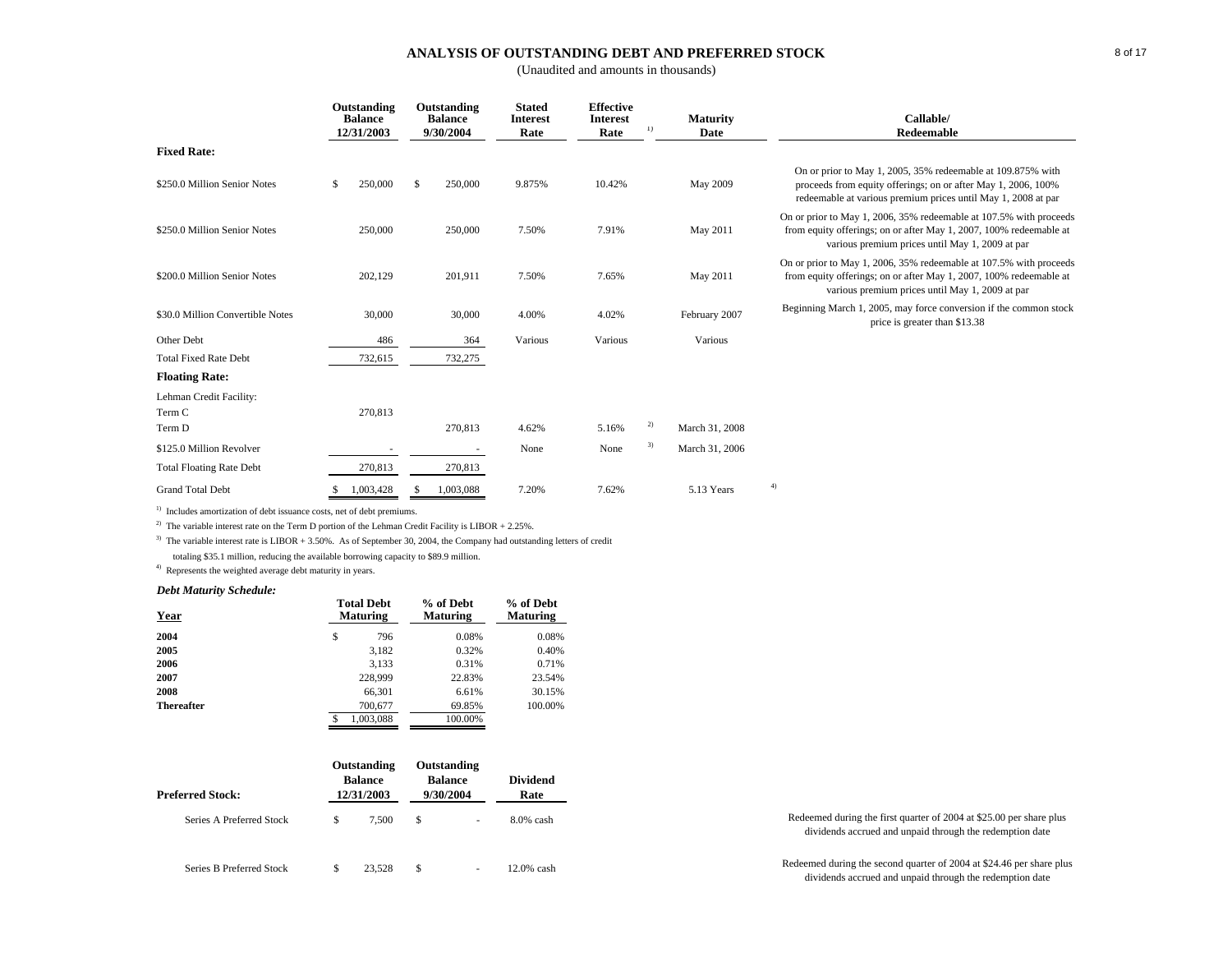### **SELECTED OPERATING RATIOS**

## (Unaudited and amounts in thousands, except per share amounts)

| 2003<br>2004<br>2003<br>2004<br><b>COVERAGE RATIOS:</b><br>Interest coverage ratio (Adjusted EBITDA/Interest incurred) (x)<br>3.2<br>3.0<br>3.1<br>3.1<br>3.1<br>2.9<br>3.1<br>2.7<br>Debt service coverage ratio (Adjusted EBITDA/(Interest incurred $+$ Scheduled principal pmts)) $(x)$<br>2.2<br>Fixed charge coverage ratio (Adjusted EBITDA/(Interest incurred + Scheduled prin pmts + Pfd dist.)) (x)<br>3.1<br>2.8<br>3.0<br>4.5<br>Senior debt coverage ratio (Senior debt/Annualized Adjusted EBITDA) (x)<br>4.3<br>4.5<br>4.3<br>$4.8\,$<br>Total debt and preferred stock coverage ratio (Total debt and pfd stk/Annualized Adjusted EBITDA) (x)<br>4.4<br>4.8<br>4.5<br>7.3<br>7.3<br>Accounts receivable turnover (Annualized revenues/Accounts receivable) (x)<br>7.4<br>7.5<br><b>DEBT/EQUITY RATIOS:</b><br>52.9%<br>Total debt/Total market capitalization<br>44.6%<br>52.9%<br>44.6%<br>Total debt/Equity market capitalization<br>80.5%<br>80.5%<br>112.4%<br>112.4%<br>Total debt/Book equity capitalization<br>125.9%<br>145.1%<br>125.9%<br>145.1%<br>55.2%<br>Total debt/Gross book value of real estate assets<br>51.4%<br>55.2%<br>51.4%<br><b>RETURN ON INVESTMENT RATIOS:</b><br>Annualized return on operating real estate investments<br>11.9%<br>11.9%<br>12.2%<br>(Annualized Adjusted EBITDA/Average operating real estate investments (undepreciated book value)*)<br>11.8%<br>Annualized return on total assets<br>10.0%<br>10.3%<br>10.0%<br>10.4%<br>(Annualized Adjusted EBITDA/Average total assets (undepreciated book value)*)<br><b>OVERHEAD RATIOS:</b><br>Annualized general & administrative expenses/Average total assets (undepreciated book value)*<br>1.9%<br>2.2%<br>2.1%<br>1.9%<br>3.8%<br>General & administrative expenses/Total revenues<br>4.2%<br>3.7%<br>4.1%<br>INTEREST EXPENSE, NET<br>Interest income from continuing operations<br>\$<br><sup>\$</sup><br>(953)<br>\$<br>(2,912)<br>$\mathbb{S}$<br>(2,637)<br>(975)<br>18,008<br>17,956<br>53,949<br>53,403<br>Interest incurred<br>Amortization of debt costs and other non-cash interest<br>1,546<br>2,089<br>5,220<br>5,707<br>Capitalized interest<br>(4, 448)<br>(14)<br>(1,748)<br>(14)<br>16,831<br>19,078<br>$\mathcal{S}$<br>51,809<br>56,459<br>\$<br>$\mathbb{S}$<br>Interest expense, net<br><b>EBITDA CALCULATION:</b><br>\$<br>17,008<br>\$<br>19,037<br>\$<br>$\mathbb{S}$<br>62,169<br>Net income<br>47,616<br>16,831<br>19,078<br>51,809<br>56,459<br>Interest expense, net<br>14,008<br>13,157<br>40,063<br>39,106<br>Depreciation and amortization<br>277<br>107<br>Income tax (benefit) expense<br>8,966<br>29,681<br>1,692<br>(Income) loss from discontinued operations, net of taxes<br>(429)<br>$\sim$<br>$\sim$<br><b>EBITDA</b><br>56,813<br>51,549<br>168,740<br>159,533<br>2,552<br>101<br>Expenses associated with debt refinancing and recapitalization transactions<br>6,687<br>(2,900)<br>Change in fair value of derivative instruments<br>$\overline{\phantom{a}}$<br><b>ADJUSTED EBITDA</b><br>56,813<br>54,101<br>168,841<br>163,320<br><sup>\$</sup><br><sup>\$</sup> |  | For the Three Months Ended<br>September 30, |  | For the Nine Months Ended<br>September 30, |  |  |  |
|----------------------------------------------------------------------------------------------------------------------------------------------------------------------------------------------------------------------------------------------------------------------------------------------------------------------------------------------------------------------------------------------------------------------------------------------------------------------------------------------------------------------------------------------------------------------------------------------------------------------------------------------------------------------------------------------------------------------------------------------------------------------------------------------------------------------------------------------------------------------------------------------------------------------------------------------------------------------------------------------------------------------------------------------------------------------------------------------------------------------------------------------------------------------------------------------------------------------------------------------------------------------------------------------------------------------------------------------------------------------------------------------------------------------------------------------------------------------------------------------------------------------------------------------------------------------------------------------------------------------------------------------------------------------------------------------------------------------------------------------------------------------------------------------------------------------------------------------------------------------------------------------------------------------------------------------------------------------------------------------------------------------------------------------------------------------------------------------------------------------------------------------------------------------------------------------------------------------------------------------------------------------------------------------------------------------------------------------------------------------------------------------------------------------------------------------------------------------------------------------------------------------------------------------------------------------------------------------------------------------------------------------------------------------------------------------------------------------------------------------------------------------------------------------------------------------------------------------------------------------------------------------------------------------------------------------------------------------------------------------------------------------------------------------------------------------------------------------------------------------------|--|---------------------------------------------|--|--------------------------------------------|--|--|--|
|                                                                                                                                                                                                                                                                                                                                                                                                                                                                                                                                                                                                                                                                                                                                                                                                                                                                                                                                                                                                                                                                                                                                                                                                                                                                                                                                                                                                                                                                                                                                                                                                                                                                                                                                                                                                                                                                                                                                                                                                                                                                                                                                                                                                                                                                                                                                                                                                                                                                                                                                                                                                                                                                                                                                                                                                                                                                                                                                                                                                                                                                                                                            |  |                                             |  |                                            |  |  |  |
|                                                                                                                                                                                                                                                                                                                                                                                                                                                                                                                                                                                                                                                                                                                                                                                                                                                                                                                                                                                                                                                                                                                                                                                                                                                                                                                                                                                                                                                                                                                                                                                                                                                                                                                                                                                                                                                                                                                                                                                                                                                                                                                                                                                                                                                                                                                                                                                                                                                                                                                                                                                                                                                                                                                                                                                                                                                                                                                                                                                                                                                                                                                            |  |                                             |  |                                            |  |  |  |
|                                                                                                                                                                                                                                                                                                                                                                                                                                                                                                                                                                                                                                                                                                                                                                                                                                                                                                                                                                                                                                                                                                                                                                                                                                                                                                                                                                                                                                                                                                                                                                                                                                                                                                                                                                                                                                                                                                                                                                                                                                                                                                                                                                                                                                                                                                                                                                                                                                                                                                                                                                                                                                                                                                                                                                                                                                                                                                                                                                                                                                                                                                                            |  |                                             |  |                                            |  |  |  |
|                                                                                                                                                                                                                                                                                                                                                                                                                                                                                                                                                                                                                                                                                                                                                                                                                                                                                                                                                                                                                                                                                                                                                                                                                                                                                                                                                                                                                                                                                                                                                                                                                                                                                                                                                                                                                                                                                                                                                                                                                                                                                                                                                                                                                                                                                                                                                                                                                                                                                                                                                                                                                                                                                                                                                                                                                                                                                                                                                                                                                                                                                                                            |  |                                             |  |                                            |  |  |  |
|                                                                                                                                                                                                                                                                                                                                                                                                                                                                                                                                                                                                                                                                                                                                                                                                                                                                                                                                                                                                                                                                                                                                                                                                                                                                                                                                                                                                                                                                                                                                                                                                                                                                                                                                                                                                                                                                                                                                                                                                                                                                                                                                                                                                                                                                                                                                                                                                                                                                                                                                                                                                                                                                                                                                                                                                                                                                                                                                                                                                                                                                                                                            |  |                                             |  |                                            |  |  |  |
|                                                                                                                                                                                                                                                                                                                                                                                                                                                                                                                                                                                                                                                                                                                                                                                                                                                                                                                                                                                                                                                                                                                                                                                                                                                                                                                                                                                                                                                                                                                                                                                                                                                                                                                                                                                                                                                                                                                                                                                                                                                                                                                                                                                                                                                                                                                                                                                                                                                                                                                                                                                                                                                                                                                                                                                                                                                                                                                                                                                                                                                                                                                            |  |                                             |  |                                            |  |  |  |
|                                                                                                                                                                                                                                                                                                                                                                                                                                                                                                                                                                                                                                                                                                                                                                                                                                                                                                                                                                                                                                                                                                                                                                                                                                                                                                                                                                                                                                                                                                                                                                                                                                                                                                                                                                                                                                                                                                                                                                                                                                                                                                                                                                                                                                                                                                                                                                                                                                                                                                                                                                                                                                                                                                                                                                                                                                                                                                                                                                                                                                                                                                                            |  |                                             |  |                                            |  |  |  |
|                                                                                                                                                                                                                                                                                                                                                                                                                                                                                                                                                                                                                                                                                                                                                                                                                                                                                                                                                                                                                                                                                                                                                                                                                                                                                                                                                                                                                                                                                                                                                                                                                                                                                                                                                                                                                                                                                                                                                                                                                                                                                                                                                                                                                                                                                                                                                                                                                                                                                                                                                                                                                                                                                                                                                                                                                                                                                                                                                                                                                                                                                                                            |  |                                             |  |                                            |  |  |  |
|                                                                                                                                                                                                                                                                                                                                                                                                                                                                                                                                                                                                                                                                                                                                                                                                                                                                                                                                                                                                                                                                                                                                                                                                                                                                                                                                                                                                                                                                                                                                                                                                                                                                                                                                                                                                                                                                                                                                                                                                                                                                                                                                                                                                                                                                                                                                                                                                                                                                                                                                                                                                                                                                                                                                                                                                                                                                                                                                                                                                                                                                                                                            |  |                                             |  |                                            |  |  |  |
|                                                                                                                                                                                                                                                                                                                                                                                                                                                                                                                                                                                                                                                                                                                                                                                                                                                                                                                                                                                                                                                                                                                                                                                                                                                                                                                                                                                                                                                                                                                                                                                                                                                                                                                                                                                                                                                                                                                                                                                                                                                                                                                                                                                                                                                                                                                                                                                                                                                                                                                                                                                                                                                                                                                                                                                                                                                                                                                                                                                                                                                                                                                            |  |                                             |  |                                            |  |  |  |
|                                                                                                                                                                                                                                                                                                                                                                                                                                                                                                                                                                                                                                                                                                                                                                                                                                                                                                                                                                                                                                                                                                                                                                                                                                                                                                                                                                                                                                                                                                                                                                                                                                                                                                                                                                                                                                                                                                                                                                                                                                                                                                                                                                                                                                                                                                                                                                                                                                                                                                                                                                                                                                                                                                                                                                                                                                                                                                                                                                                                                                                                                                                            |  |                                             |  |                                            |  |  |  |
|                                                                                                                                                                                                                                                                                                                                                                                                                                                                                                                                                                                                                                                                                                                                                                                                                                                                                                                                                                                                                                                                                                                                                                                                                                                                                                                                                                                                                                                                                                                                                                                                                                                                                                                                                                                                                                                                                                                                                                                                                                                                                                                                                                                                                                                                                                                                                                                                                                                                                                                                                                                                                                                                                                                                                                                                                                                                                                                                                                                                                                                                                                                            |  |                                             |  |                                            |  |  |  |
|                                                                                                                                                                                                                                                                                                                                                                                                                                                                                                                                                                                                                                                                                                                                                                                                                                                                                                                                                                                                                                                                                                                                                                                                                                                                                                                                                                                                                                                                                                                                                                                                                                                                                                                                                                                                                                                                                                                                                                                                                                                                                                                                                                                                                                                                                                                                                                                                                                                                                                                                                                                                                                                                                                                                                                                                                                                                                                                                                                                                                                                                                                                            |  |                                             |  |                                            |  |  |  |
|                                                                                                                                                                                                                                                                                                                                                                                                                                                                                                                                                                                                                                                                                                                                                                                                                                                                                                                                                                                                                                                                                                                                                                                                                                                                                                                                                                                                                                                                                                                                                                                                                                                                                                                                                                                                                                                                                                                                                                                                                                                                                                                                                                                                                                                                                                                                                                                                                                                                                                                                                                                                                                                                                                                                                                                                                                                                                                                                                                                                                                                                                                                            |  |                                             |  |                                            |  |  |  |
|                                                                                                                                                                                                                                                                                                                                                                                                                                                                                                                                                                                                                                                                                                                                                                                                                                                                                                                                                                                                                                                                                                                                                                                                                                                                                                                                                                                                                                                                                                                                                                                                                                                                                                                                                                                                                                                                                                                                                                                                                                                                                                                                                                                                                                                                                                                                                                                                                                                                                                                                                                                                                                                                                                                                                                                                                                                                                                                                                                                                                                                                                                                            |  |                                             |  |                                            |  |  |  |
|                                                                                                                                                                                                                                                                                                                                                                                                                                                                                                                                                                                                                                                                                                                                                                                                                                                                                                                                                                                                                                                                                                                                                                                                                                                                                                                                                                                                                                                                                                                                                                                                                                                                                                                                                                                                                                                                                                                                                                                                                                                                                                                                                                                                                                                                                                                                                                                                                                                                                                                                                                                                                                                                                                                                                                                                                                                                                                                                                                                                                                                                                                                            |  |                                             |  |                                            |  |  |  |
|                                                                                                                                                                                                                                                                                                                                                                                                                                                                                                                                                                                                                                                                                                                                                                                                                                                                                                                                                                                                                                                                                                                                                                                                                                                                                                                                                                                                                                                                                                                                                                                                                                                                                                                                                                                                                                                                                                                                                                                                                                                                                                                                                                                                                                                                                                                                                                                                                                                                                                                                                                                                                                                                                                                                                                                                                                                                                                                                                                                                                                                                                                                            |  |                                             |  |                                            |  |  |  |
|                                                                                                                                                                                                                                                                                                                                                                                                                                                                                                                                                                                                                                                                                                                                                                                                                                                                                                                                                                                                                                                                                                                                                                                                                                                                                                                                                                                                                                                                                                                                                                                                                                                                                                                                                                                                                                                                                                                                                                                                                                                                                                                                                                                                                                                                                                                                                                                                                                                                                                                                                                                                                                                                                                                                                                                                                                                                                                                                                                                                                                                                                                                            |  |                                             |  |                                            |  |  |  |
|                                                                                                                                                                                                                                                                                                                                                                                                                                                                                                                                                                                                                                                                                                                                                                                                                                                                                                                                                                                                                                                                                                                                                                                                                                                                                                                                                                                                                                                                                                                                                                                                                                                                                                                                                                                                                                                                                                                                                                                                                                                                                                                                                                                                                                                                                                                                                                                                                                                                                                                                                                                                                                                                                                                                                                                                                                                                                                                                                                                                                                                                                                                            |  |                                             |  |                                            |  |  |  |
|                                                                                                                                                                                                                                                                                                                                                                                                                                                                                                                                                                                                                                                                                                                                                                                                                                                                                                                                                                                                                                                                                                                                                                                                                                                                                                                                                                                                                                                                                                                                                                                                                                                                                                                                                                                                                                                                                                                                                                                                                                                                                                                                                                                                                                                                                                                                                                                                                                                                                                                                                                                                                                                                                                                                                                                                                                                                                                                                                                                                                                                                                                                            |  |                                             |  |                                            |  |  |  |
|                                                                                                                                                                                                                                                                                                                                                                                                                                                                                                                                                                                                                                                                                                                                                                                                                                                                                                                                                                                                                                                                                                                                                                                                                                                                                                                                                                                                                                                                                                                                                                                                                                                                                                                                                                                                                                                                                                                                                                                                                                                                                                                                                                                                                                                                                                                                                                                                                                                                                                                                                                                                                                                                                                                                                                                                                                                                                                                                                                                                                                                                                                                            |  |                                             |  |                                            |  |  |  |
|                                                                                                                                                                                                                                                                                                                                                                                                                                                                                                                                                                                                                                                                                                                                                                                                                                                                                                                                                                                                                                                                                                                                                                                                                                                                                                                                                                                                                                                                                                                                                                                                                                                                                                                                                                                                                                                                                                                                                                                                                                                                                                                                                                                                                                                                                                                                                                                                                                                                                                                                                                                                                                                                                                                                                                                                                                                                                                                                                                                                                                                                                                                            |  |                                             |  |                                            |  |  |  |
|                                                                                                                                                                                                                                                                                                                                                                                                                                                                                                                                                                                                                                                                                                                                                                                                                                                                                                                                                                                                                                                                                                                                                                                                                                                                                                                                                                                                                                                                                                                                                                                                                                                                                                                                                                                                                                                                                                                                                                                                                                                                                                                                                                                                                                                                                                                                                                                                                                                                                                                                                                                                                                                                                                                                                                                                                                                                                                                                                                                                                                                                                                                            |  |                                             |  |                                            |  |  |  |
|                                                                                                                                                                                                                                                                                                                                                                                                                                                                                                                                                                                                                                                                                                                                                                                                                                                                                                                                                                                                                                                                                                                                                                                                                                                                                                                                                                                                                                                                                                                                                                                                                                                                                                                                                                                                                                                                                                                                                                                                                                                                                                                                                                                                                                                                                                                                                                                                                                                                                                                                                                                                                                                                                                                                                                                                                                                                                                                                                                                                                                                                                                                            |  |                                             |  |                                            |  |  |  |
|                                                                                                                                                                                                                                                                                                                                                                                                                                                                                                                                                                                                                                                                                                                                                                                                                                                                                                                                                                                                                                                                                                                                                                                                                                                                                                                                                                                                                                                                                                                                                                                                                                                                                                                                                                                                                                                                                                                                                                                                                                                                                                                                                                                                                                                                                                                                                                                                                                                                                                                                                                                                                                                                                                                                                                                                                                                                                                                                                                                                                                                                                                                            |  |                                             |  |                                            |  |  |  |
|                                                                                                                                                                                                                                                                                                                                                                                                                                                                                                                                                                                                                                                                                                                                                                                                                                                                                                                                                                                                                                                                                                                                                                                                                                                                                                                                                                                                                                                                                                                                                                                                                                                                                                                                                                                                                                                                                                                                                                                                                                                                                                                                                                                                                                                                                                                                                                                                                                                                                                                                                                                                                                                                                                                                                                                                                                                                                                                                                                                                                                                                                                                            |  |                                             |  |                                            |  |  |  |
|                                                                                                                                                                                                                                                                                                                                                                                                                                                                                                                                                                                                                                                                                                                                                                                                                                                                                                                                                                                                                                                                                                                                                                                                                                                                                                                                                                                                                                                                                                                                                                                                                                                                                                                                                                                                                                                                                                                                                                                                                                                                                                                                                                                                                                                                                                                                                                                                                                                                                                                                                                                                                                                                                                                                                                                                                                                                                                                                                                                                                                                                                                                            |  |                                             |  |                                            |  |  |  |
|                                                                                                                                                                                                                                                                                                                                                                                                                                                                                                                                                                                                                                                                                                                                                                                                                                                                                                                                                                                                                                                                                                                                                                                                                                                                                                                                                                                                                                                                                                                                                                                                                                                                                                                                                                                                                                                                                                                                                                                                                                                                                                                                                                                                                                                                                                                                                                                                                                                                                                                                                                                                                                                                                                                                                                                                                                                                                                                                                                                                                                                                                                                            |  |                                             |  |                                            |  |  |  |
|                                                                                                                                                                                                                                                                                                                                                                                                                                                                                                                                                                                                                                                                                                                                                                                                                                                                                                                                                                                                                                                                                                                                                                                                                                                                                                                                                                                                                                                                                                                                                                                                                                                                                                                                                                                                                                                                                                                                                                                                                                                                                                                                                                                                                                                                                                                                                                                                                                                                                                                                                                                                                                                                                                                                                                                                                                                                                                                                                                                                                                                                                                                            |  |                                             |  |                                            |  |  |  |
|                                                                                                                                                                                                                                                                                                                                                                                                                                                                                                                                                                                                                                                                                                                                                                                                                                                                                                                                                                                                                                                                                                                                                                                                                                                                                                                                                                                                                                                                                                                                                                                                                                                                                                                                                                                                                                                                                                                                                                                                                                                                                                                                                                                                                                                                                                                                                                                                                                                                                                                                                                                                                                                                                                                                                                                                                                                                                                                                                                                                                                                                                                                            |  |                                             |  |                                            |  |  |  |
|                                                                                                                                                                                                                                                                                                                                                                                                                                                                                                                                                                                                                                                                                                                                                                                                                                                                                                                                                                                                                                                                                                                                                                                                                                                                                                                                                                                                                                                                                                                                                                                                                                                                                                                                                                                                                                                                                                                                                                                                                                                                                                                                                                                                                                                                                                                                                                                                                                                                                                                                                                                                                                                                                                                                                                                                                                                                                                                                                                                                                                                                                                                            |  |                                             |  |                                            |  |  |  |
|                                                                                                                                                                                                                                                                                                                                                                                                                                                                                                                                                                                                                                                                                                                                                                                                                                                                                                                                                                                                                                                                                                                                                                                                                                                                                                                                                                                                                                                                                                                                                                                                                                                                                                                                                                                                                                                                                                                                                                                                                                                                                                                                                                                                                                                                                                                                                                                                                                                                                                                                                                                                                                                                                                                                                                                                                                                                                                                                                                                                                                                                                                                            |  |                                             |  |                                            |  |  |  |
|                                                                                                                                                                                                                                                                                                                                                                                                                                                                                                                                                                                                                                                                                                                                                                                                                                                                                                                                                                                                                                                                                                                                                                                                                                                                                                                                                                                                                                                                                                                                                                                                                                                                                                                                                                                                                                                                                                                                                                                                                                                                                                                                                                                                                                                                                                                                                                                                                                                                                                                                                                                                                                                                                                                                                                                                                                                                                                                                                                                                                                                                                                                            |  |                                             |  |                                            |  |  |  |
|                                                                                                                                                                                                                                                                                                                                                                                                                                                                                                                                                                                                                                                                                                                                                                                                                                                                                                                                                                                                                                                                                                                                                                                                                                                                                                                                                                                                                                                                                                                                                                                                                                                                                                                                                                                                                                                                                                                                                                                                                                                                                                                                                                                                                                                                                                                                                                                                                                                                                                                                                                                                                                                                                                                                                                                                                                                                                                                                                                                                                                                                                                                            |  |                                             |  |                                            |  |  |  |
|                                                                                                                                                                                                                                                                                                                                                                                                                                                                                                                                                                                                                                                                                                                                                                                                                                                                                                                                                                                                                                                                                                                                                                                                                                                                                                                                                                                                                                                                                                                                                                                                                                                                                                                                                                                                                                                                                                                                                                                                                                                                                                                                                                                                                                                                                                                                                                                                                                                                                                                                                                                                                                                                                                                                                                                                                                                                                                                                                                                                                                                                                                                            |  |                                             |  |                                            |  |  |  |
|                                                                                                                                                                                                                                                                                                                                                                                                                                                                                                                                                                                                                                                                                                                                                                                                                                                                                                                                                                                                                                                                                                                                                                                                                                                                                                                                                                                                                                                                                                                                                                                                                                                                                                                                                                                                                                                                                                                                                                                                                                                                                                                                                                                                                                                                                                                                                                                                                                                                                                                                                                                                                                                                                                                                                                                                                                                                                                                                                                                                                                                                                                                            |  |                                             |  |                                            |  |  |  |
|                                                                                                                                                                                                                                                                                                                                                                                                                                                                                                                                                                                                                                                                                                                                                                                                                                                                                                                                                                                                                                                                                                                                                                                                                                                                                                                                                                                                                                                                                                                                                                                                                                                                                                                                                                                                                                                                                                                                                                                                                                                                                                                                                                                                                                                                                                                                                                                                                                                                                                                                                                                                                                                                                                                                                                                                                                                                                                                                                                                                                                                                                                                            |  |                                             |  |                                            |  |  |  |

*\*Calculated as a simple average (beginning of period plus end of period divided by 2)*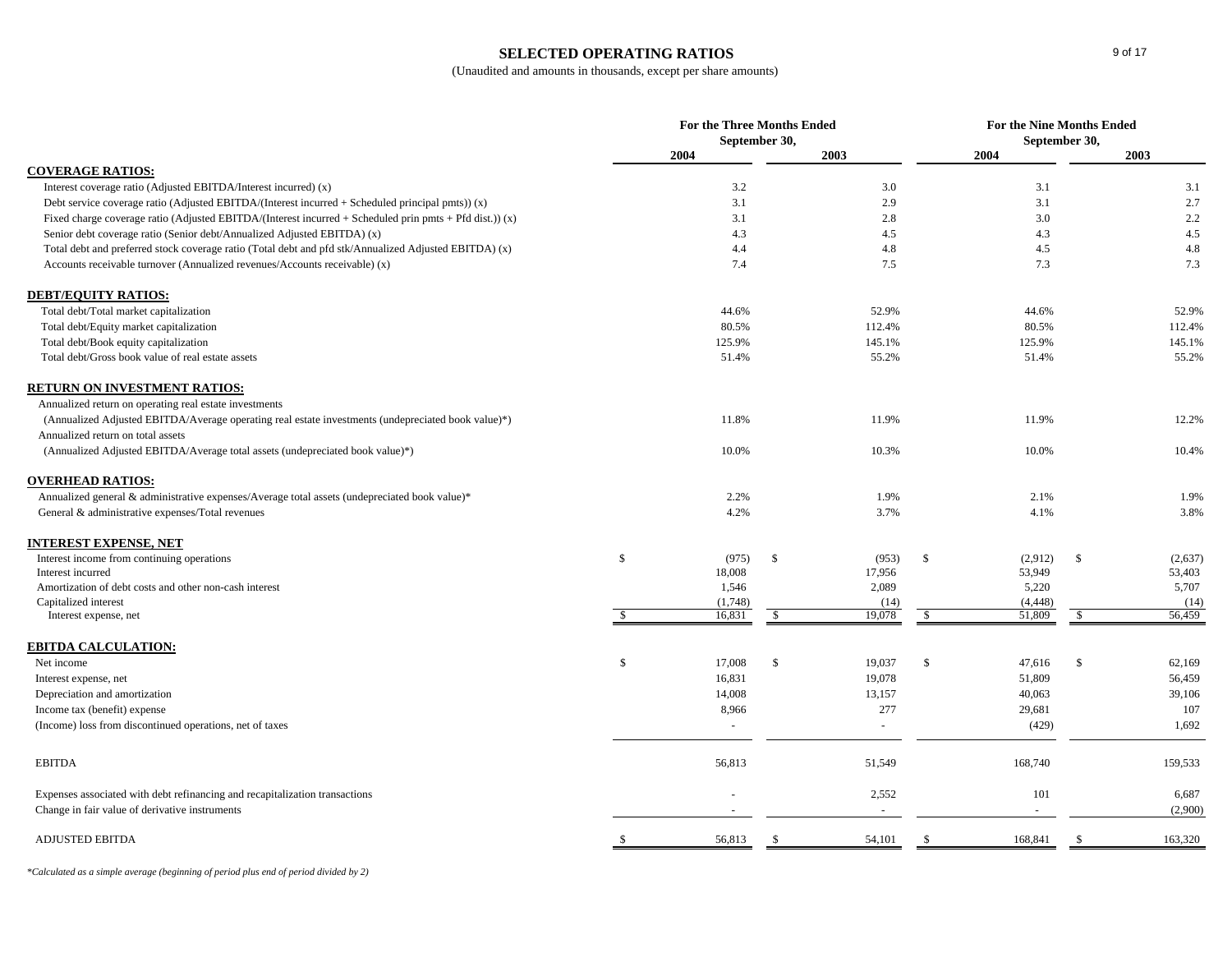| <b>Facility Name</b>                                               | <b>Year Constructed</b><br>(A) | <b>Primary Customer</b>  | <b>Design</b><br>Capacity $(B)$ | <b>Security</b><br>Level | <b>Facility Type</b><br>(C) | <b>Term</b> | Remaining<br><b>Renewal Options</b><br>(D) | <b>Compensated</b><br>Occupancy % for<br>the Quarter ended<br>9/30/04 |
|--------------------------------------------------------------------|--------------------------------|--------------------------|---------------------------------|--------------------------|-----------------------------|-------------|--------------------------------------------|-----------------------------------------------------------------------|
| <b>Owned and Managed Facilities:</b>                               |                                |                          |                                 |                          |                             |             |                                            |                                                                       |
| Central Arizona Detention Center<br>Florence, Arizona              | 1994, 1998                     | <b>USMS</b>              | 2,304                           | Multi                    | Detention                   | $May-05$    | $(3)$ 1 year                               | 140.19%                                                               |
| Eloy Detention Center<br>Eloy, Arizona                             | 1995, 1996                     | BOP, ICE                 | 1,500                           | Medium                   | Detention                   | Feb-05      | $(4)$ 1 year                               | 90.98%                                                                |
| <b>Florence Correctional Center</b><br>Florence, Arizona           | 1999                           | State of Alaska          | 1,600                           | Multi                    | Correctional                | Oct-04      |                                            | 107.15%                                                               |
| California City Correctional Center<br>California City, California | 1999                           | <b>BOP</b>               | 2,304                           | Medium                   | Correctional                | Sep-05      | $(5)$ 1 year                               | 114.02%                                                               |
| San Diego Correctional Facility (E)<br>San Diego, California       | 1999, 2000                     | ICE                      | 1,232                           | Minimum/<br>Medium       | Detention                   | Dec-04      | $\blacksquare$                             | 121.20%                                                               |
| <b>Bent County Correctional Facility</b><br>Las Animas, Colorado   | 1992, 1997                     | State of Colorado        | 700                             | Medium                   | Correctional                | $Jun-05$    | $(1)$ 2 year                               | 101.49%                                                               |
| Crowley County Correctional Facility<br>Olney Springs, Colorado    | 1998, 2004                     | State of Colorado        | 1,512                           | Medium                   | Correctional                | $Jun-05$    | $(1)$ 2 year                               | 57.27%                                                                |
| Huerfano County Correctional Center (F)<br>Walsenburg, Colorado    | 1997                           | State of Colorado        | 752                             | Medium                   | Correctional                | $Jun-05$    | $(1)$ 2 year                               | 97.85%                                                                |
| Kit Carson Correctional Center<br>Burlington, Colorado             | 1998                           | State of Colorado        | 768                             | Medium                   | Correctional                | $Jun-05$    | $(1)$ 2 year                               | 102.07%                                                               |
| Coffee Correctional Facility (G)<br>Nicholls, Georgia              | 1998, 1999                     | State of Georgia         | 1,524                           | Medium                   | Correctional                | $Jun-05$    | $(14)$ 1 year                              | 98.09%                                                                |
| McRae Correctional Facility<br>McRae, Georgia                      | 2000, 2002                     | <b>BOP</b>               | 1,524                           | Medium                   | Correctional                | $Dec-05$    | $(7)$ 1 year                               | 109.44%                                                               |
| Wheeler Correctional Facility (G)<br>Alamo, Georgia                | 1998, 1999                     | State of Georgia         | 1,524                           | Medium                   | Correctional                | $Jun-05$    | $(14)$ 1 year                              | 98.02%                                                                |
| <b>Leavenworth Detention Center</b><br>Leavenworth, Kansas         | 1992, 2000                     | <b>USMS</b>              | 483                             | Maximum                  | Detention                   | Dec-04      | $(1)$ 1 year                               | 139.73%                                                               |
| Lee Adjustment Center<br>Beattyville, Kentucky                     | 1990                           | Commonwealth of Kentucky | 756                             | Minimum/<br>Medium       | Correctional                | May-05      | $(2)$ 2 year                               | 103.78%                                                               |
| Marion Adjustment Center<br>St. Mary, Kentucky                     | 1955, 1988                     | Commonwealth of Kentucky | 790                             | Minimum                  | Correctional                | Dec-07      | $(3)$ 2 year                               | 88.16%                                                                |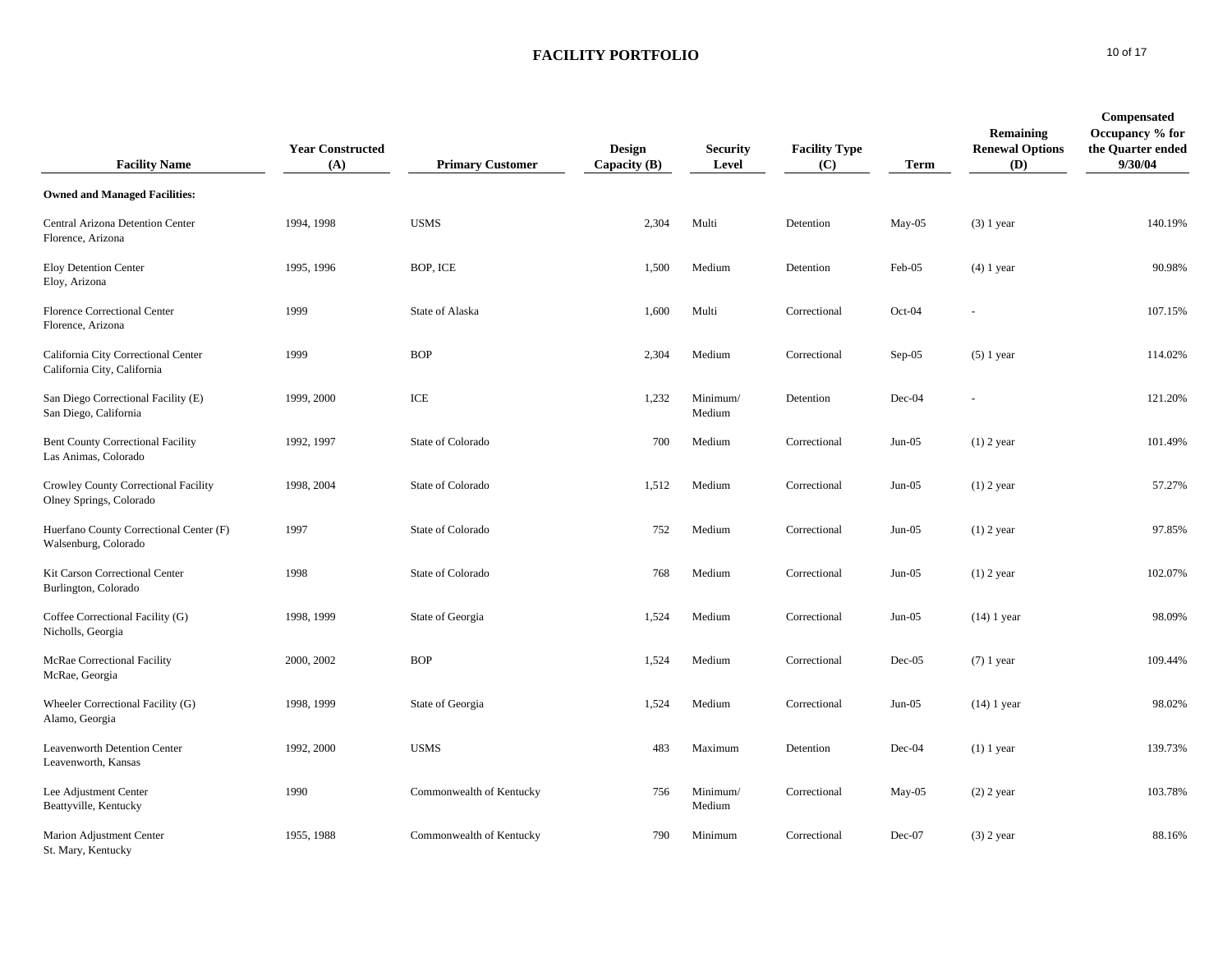| <b>Facility Name</b>                                                   | <b>Year Constructed</b><br>(A) | <b>Primary Customer</b>    | Design<br>Capacity $(B)$ | <b>Security</b><br>Level | <b>Facility Type</b><br>(C) | <b>Term</b> | Remaining<br><b>Renewal Options</b><br>(D) | Compensated<br>Occupancy % for<br>the Quarter ended<br>9/30/04 |
|------------------------------------------------------------------------|--------------------------------|----------------------------|--------------------------|--------------------------|-----------------------------|-------------|--------------------------------------------|----------------------------------------------------------------|
| <b>Otter Creek Correctional Center</b><br>Wheelwright, Kentucky        | 1993                           | State of Indiana           | 656                      | Minimum/<br>Medium       | Correctional                | $Jan-11$    |                                            | 99.53%                                                         |
| Prairie Correctional Facility<br>Appleton, Minnesota                   | 1991                           | State of Wisconsin         | 1,550                    | Medium                   | Correctional                | $Dec-05$    | $(2)$ 1 year                               | 43.26%                                                         |
| Tallahatchie County Correctional Facility (H)<br>Tutwiler, Mississippi | 2000                           | State of Hawaii            | 1,104                    | Medium                   | Correctional                | $Jun-06$    | L,                                         | 77.42%                                                         |
| Crossroads Correctional Center (I)<br>Shelby, Montana                  | 1999                           | State of Montana           | 568                      | Multi                    | Correctional                | $Jun-05$    | $(7)$ 2 year                               | 87.37%                                                         |
| Cibola County Corrections Center<br>Milan, New Mexico                  | 1994, 1999                     | <b>BOP</b>                 | 1,072                    | Medium                   | Correctional                | Sep-05      | $(5)$ 1 year                               | 96.56%                                                         |
| New Mexico Women's Correctional Facility<br>Grants, New Mexico         | 1989, 2000                     | <b>State of New Mexico</b> | 596                      | Multi                    | Correctional                | $Jun-05$    |                                            | 96.74%                                                         |
| Torrance County Detention Facility<br>Estancia, New Mexico             | 1990, 1997                     | <b>USMS</b>                | 910                      | Multi                    | Detention                   | Indefinite  |                                            | 90.59%                                                         |
| Northeast Ohio Correctional Center<br>Youngstown, Ohio                 | 1997                           | <b>USMS</b>                | 2,016                    | Medium                   | Correctional                | $Nov-04$    | $(4)$ 1 year                               | 7.05%                                                          |
| Cimarron Correctional Facility (J)<br>Cushing, Oklahoma                | 1997                           | State of Oklahoma          | 960                      | Medium                   | Correctional                | Jun-04      |                                            | 97.87%                                                         |
| Davis Correctional Facility (J)<br>Holdenville, Oklahoma               | 1996                           | State of Oklahoma          | 960                      | Medium                   | Correctional                | Jun-04      | $\sim$                                     | 99.55%                                                         |
| Diamondback Correctional Facility<br>Watonga, Oklahoma                 | 1998, 2000                     | State of Arizona           | 2,160                    | Medium                   | Correctional                | $Jun-05$    | $(2)$ 1 year                               | 77.68%                                                         |
| North Fork Correctional Facility (K)<br>Sayre, Oklahoma                | 1998                           |                            | 1,440                    | Medium                   | Correctional                |             |                                            | 0.00%                                                          |
| West Tennessee Detention Facility<br>Mason, Tennessee                  | 1990, 1996                     | <b>USMS</b>                | 600                      | Multi                    | Detention                   | Feb-05      | $(2)$ 1 year                               | 64.65%                                                         |
| Shelby Training Center (L)<br>Memphis, Tennessee                       | 1986, 1995                     | Shelby County, TN          | 200                      | Secure                   | Juvenile                    | Apr- $15$   | ÷,                                         | 93.25%                                                         |
| Whiteville Correctional Facility (M)<br>Whiteville, Tennessee          | 1998                           | State of Tennessee         | 1,536                    | Medium                   | Correctional                | Sep-05      | $(2)$ 1 year                               | 95.29%                                                         |
| <b>Bridgeport Pre-Parole Transfer Facility</b><br>Bridgeport, Texas    | 1989                           | <b>State of Texas</b>      | 200                      | Medium                   | Correctional                | Feb-07      | $(4)$ 1 year                               | 97.09%                                                         |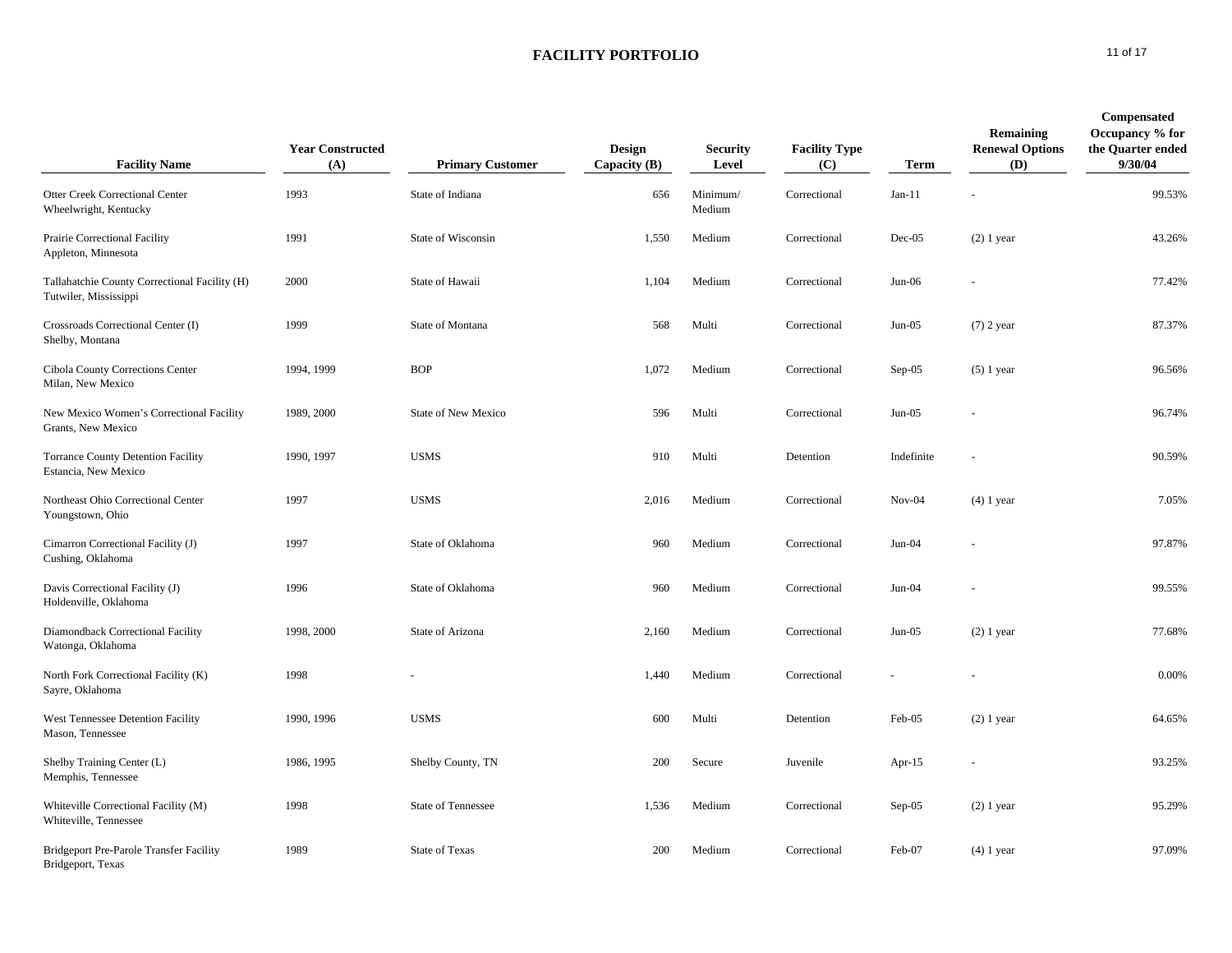| <b>Facility Name</b>                                                                     | <b>Year Constructed</b><br>(A) | <b>Primary Customer</b> | Design<br>Capacity $(B)$ | <b>Security</b><br>Level | <b>Facility Type</b><br>(C) | <b>Term</b> | Remaining<br><b>Renewal Options</b><br>(D) | Compensated<br>Occupancy % for<br>the Quarter ended<br>9/30/04 |
|------------------------------------------------------------------------------------------|--------------------------------|-------------------------|--------------------------|--------------------------|-----------------------------|-------------|--------------------------------------------|----------------------------------------------------------------|
| <b>Eden Detention Center</b><br>Eden, Texas                                              | 1990                           | <b>BOP</b>              | 1,225                    | Medium                   | Correctional                | Apr-05      | $(2)$ 1 year                               | 110.94%                                                        |
| <b>Houston Processing Center</b><br>Houston, Texas                                       | 1984                           | $\rm ICE$               | 411                      | Medium                   | Detention                   | Sep-05      | $(3)$ 1 year                               | 115.75%                                                        |
| Laredo Processing Center<br>Laredo, Texas                                                | 1985, 1990                     | ICE                     | 258                      | Minimum/<br>Medium       | Detention                   | Dec-04      |                                            | 142.51%                                                        |
| Webb County Detention Center<br>Laredo, Texas                                            | 1998                           | <b>USMS</b>             | 480                      | Medium                   | Detention                   | Aug-05      | $\blacksquare$                             | 113.02%                                                        |
| Mineral Wells Pre-Parole Transfer Facility<br>Mineral Wells, Texas                       | 1995                           | State of Texas          | 2,103                    | Minimum                  | Correctional                | Feb-07      | $(4)$ 1 year                               | 97.34%                                                         |
| T. Don Hutto Correctional Center<br>Taylor, Texas                                        | 1997                           | <b>USMS</b>             | 480                      | Minimum                  | Correctional                | $Nov-04$    | indefinite                                 | 43.52%                                                         |
| D.C. Correctional Treatment Facility (N)<br>Washington D.C.                              | 1992                           | District of Columbia    | 1,500                    | Medium                   | Detention                   | $Mar-17$    |                                            | 111.27%                                                        |
| Total design capacity for Owned and Managed Facilities (38 Owned and Managed Facilities) |                                |                         | 42,258                   |                          |                             |             |                                            |                                                                |
| <b>Managed Only Facilities:</b>                                                          |                                |                         |                          |                          |                             |             |                                            |                                                                |
| <b>Bay Correctional Facility</b><br>Panama City, Florida                                 | N/A                            | State of Florida        | 750                      | Medium                   | Correctional                | $Jun-05$    |                                            | 99.19%                                                         |
| Bay County Jail and Annex<br>Panama City, Florida                                        | N/A                            | Bay County, FL          | 677                      | Multi                    | Detention                   | Sep-06      |                                            | 161.59%                                                        |
| Citrus County Detention Facility<br>Lecanto, Florida                                     | N/A                            | Citrus County, FL       | 400                      | Multi                    | Detention                   | $Sep-05$    | $(1)$ 5 year                               | 103.98%                                                        |
| Gadsden Correctional Institution<br>Quincy, Florida                                      | N/A                            | State of Florida        | 896                      | Minimum/<br>Medium       | Correctional                | $Jun-05$    |                                            | 115.07%                                                        |
| Hernando County Jail<br>Brooksville, Florida                                             | N/A                            | Hernando County, FL     | 302                      | Multi                    | Detention                   | $Oct-10$    |                                            | 143.86%                                                        |
| Lake City Correctional Facility<br>Lake City, Florida                                    | N/A                            | State of Florida        | 350                      | Secure                   | Correctional                | $Jun-05$    |                                            | 99.38%                                                         |
| Idaho Correctional Center<br>Boise, Idaho                                                | N/A                            | State of Idaho          | 1,270                    | Minimum/<br>Medium       | Correctional                | $Jun-05$    |                                            | 100.90%                                                        |
| Marion County Jail<br>Indianapolis, Indiana                                              | N/A                            | Marion County, IN       | 670                      | Multi                    | Detention                   | $Nov-05$    |                                            | 146.04%                                                        |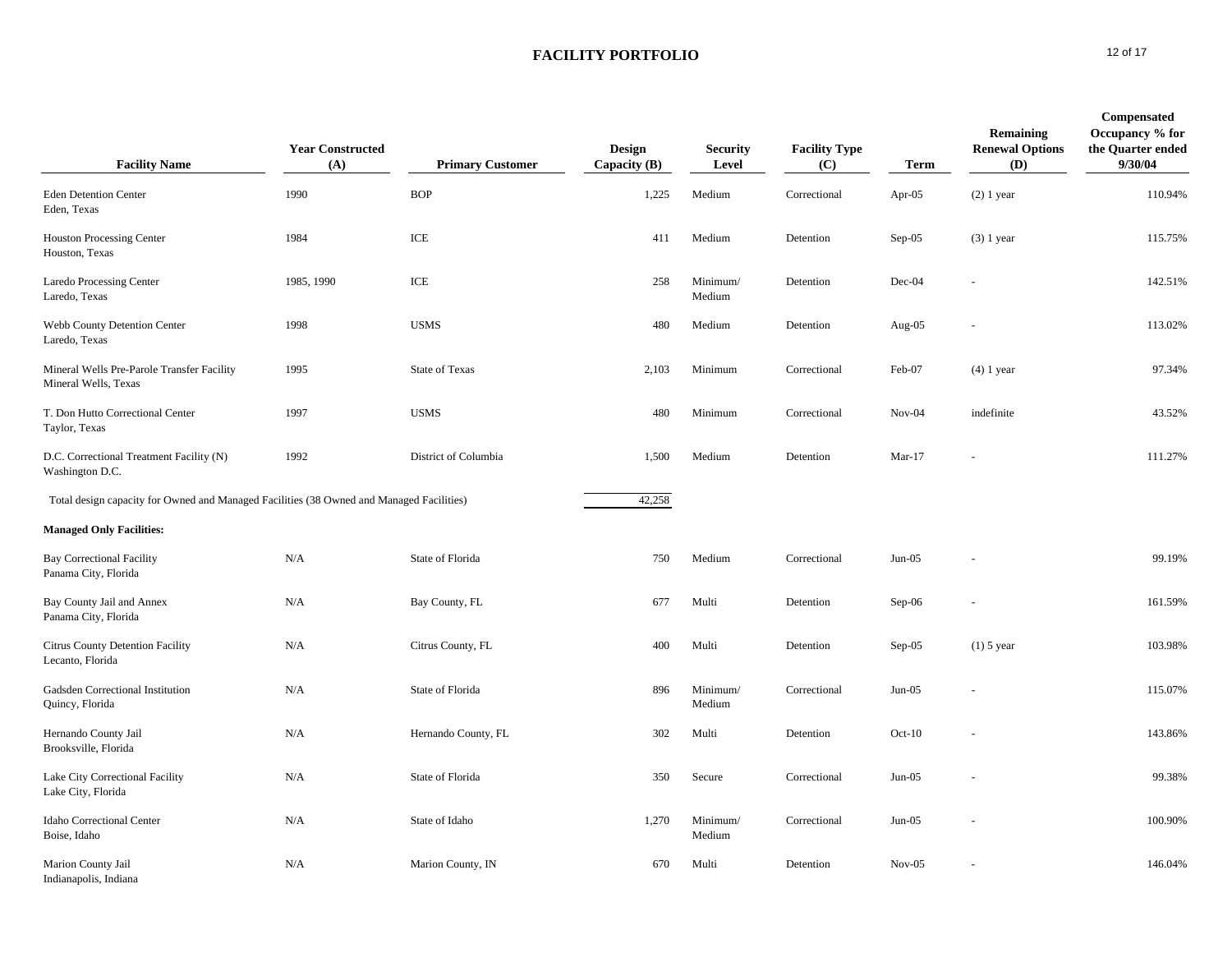| <b>Facility Name</b>                                                      | <b>Year Constructed</b><br>(A) | <b>Primary Customer</b>   | Design<br>Capacity $(B)$ | <b>Security</b><br>Level | <b>Facility Type</b><br>(C) | <b>Term</b> | Remaining<br><b>Renewal Options</b><br>(D) | Compensated<br>Occupancy % for<br>the Quarter ended<br>9/30/04 |
|---------------------------------------------------------------------------|--------------------------------|---------------------------|--------------------------|--------------------------|-----------------------------|-------------|--------------------------------------------|----------------------------------------------------------------|
| Winn Correctional Center<br>Winnfield, Louisiana                          | N/A                            | State of Louisiana        | 1,538                    | Medium/<br>Maximum       | Correctional                | Sep-06      | $(1)$ 2 year                               | 94.99%                                                         |
| Delta Correctional Facility<br>Greenwood, Mississippi                     | N/A                            | State of Mississippi      | 1,016                    | Minimum/<br>Medium       | Correctional                | Mar-05      | $(1)$ 2 year                               | 107.27%                                                        |
| Wilkinson County Correctional Facility<br>Woodville, Mississippi          | N/A                            | State of Mississippi      | 1,000                    | Medium                   | Correctional                | $Sep-05$    | $(3)$ 1 year                               | 99.28%                                                         |
| Southern Nevada Women's Correctional<br>Center $(O)$<br>Las Vegas, Nevada | N/A                            | State of Nevada           | 500                      | Multi                    | Correctional                | $Oct-04$    | 3 year indefinite                          | 96.15%                                                         |
| Elizabeth Detention Center<br>Elizabeth, New Jersey                       | N/A                            | ICE                       | 300                      | Minimum                  | Detention                   | $Jan-05$    |                                            | 84.91%                                                         |
| David L. Moss Criminal Justice Center<br>Tulsa, Oklahoma                  | N/A                            | Tulsa County, OK          | 1,440                    | Multi                    | Detention                   | $Jun-05$    | $(2)$ 1 year                               | 85.41%                                                         |
| Silverdale Facilities<br>Chattanooga, Tennessee                           | N/A                            | Hamilton County, TN       | 784                      | Multi                    | Detention                   | Feb-07      | indefinite                                 | 93.12%                                                         |
| South Central Correctional Center<br>Clifton, Tennessee                   | N/A                            | <b>State of Tennessee</b> | 1,506                    | Medium                   | Correctional                | $Jun-05$    | $(1)$ 2 year                               | 106.51%                                                        |
| Metro-Davidson County Detention Facility<br>Nashville, Tennessee          | N/A                            | Davidson County, TN       | 1,092                    | Multi                    | Detention                   | $Jul-06$    | $(2)$ 1 year                               | 118.66%                                                        |
| Hardeman County Correctional Facility<br>Whiteville, Tennessee            | N/A                            | <b>State of Tennessee</b> | 2,016                    | Medium                   | Correctional                | $Jul-05$    | $(1)$ 2 year                               | 96.59%                                                         |
| B. M. Moore Correctional Center<br>Overton, Texas                         | N/A                            | <b>State of Texas</b>     | 500                      | Minimum/<br>Medium       | Correctional                | Jan-07      | $(2)$ 1 year                               | 99.67%                                                         |
| <b>Bartlett State Jail</b><br>Bartlett, Texas                             | N/A                            | <b>State of Texas</b>     | 962                      | Minimum/<br>Medium       | Correctional                | Jan-07      | $(4)$ 1 year                               | 103.80%                                                        |
| Bradshaw State Jail<br>Henderson, Texas                                   | N/A                            | <b>State of Texas</b>     | 1,980                    | Minimum/<br>Medium       | Correctional                | $Jan-07$    | $(4)$ 1 year                               | 99.65%                                                         |
| Dawson State Jail<br>Dallas, Texas                                        | N/A                            | <b>State of Texas</b>     | 2,216                    | Minimum/<br>Medium       | Correctional                | Jan-07      | $(4)$ 1 year                               | 98.02%                                                         |
| <b>Diboll Correctional Center</b><br>Diboll, Texas                        | N/A                            | <b>State of Texas</b>     | 518                      | Minimum/<br>Medium       | Correctional                | Jan-07      | $(2)$ 1 year                               | 99.93%                                                         |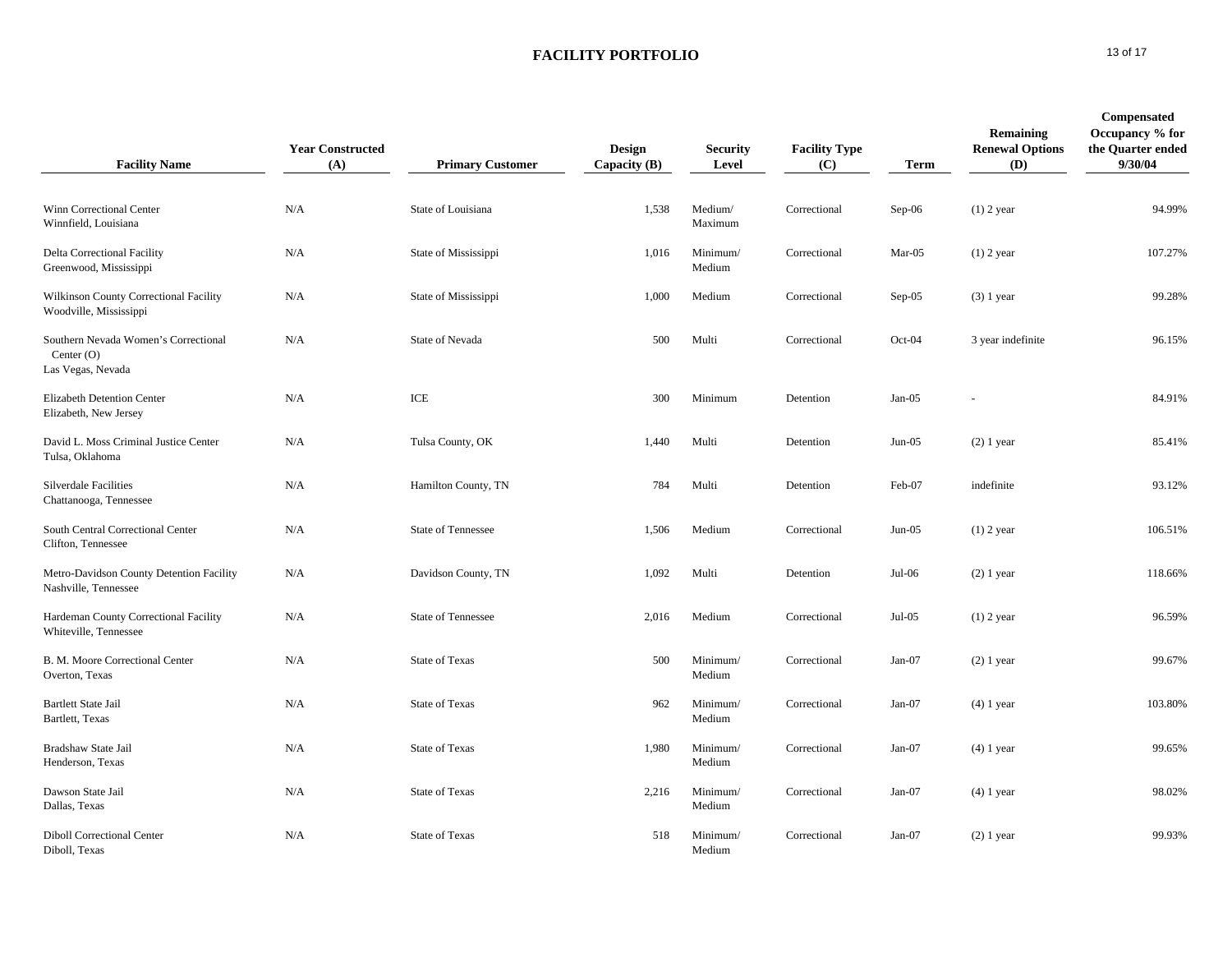| <b>Facility Name</b>                                                           | <b>Year Constructed</b><br>(A) | <b>Primary Customer</b>             | <b>Design</b><br>Capacity $(B)$ | <b>Security</b><br>Level | <b>Facility Type</b><br>(C) | <b>Term</b> | Remaining<br><b>Renewal Options</b><br>(D) | Compensated<br>Occupancy % for<br>the Quarter ended<br>9/30/04 |
|--------------------------------------------------------------------------------|--------------------------------|-------------------------------------|---------------------------------|--------------------------|-----------------------------|-------------|--------------------------------------------|----------------------------------------------------------------|
| Liberty County Jail/Juvenile Center<br>Liberty, Texas                          | N/A                            | Liberty County, Texas               | 380                             | Multi                    | Detention                   | $Jan-05$    | $(2)$ 1 year                               | 90.80%                                                         |
| Lindsey State Jail<br>Jacksboro, Texas                                         | N/A                            | <b>State of Texas</b>               | 1,031                           | Minimum/<br>Medium       | Correctional                | $Jan-07$    | $(4)$ 1 year                               | 98.27%                                                         |
| Willacy State Jail<br>Raymondville, Texas                                      | N/A                            | <b>State of Texas</b>               | 1,069                           | Minimum/<br>Medium       | Correctional                | Jan-07      | $(4)$ 1 year                               | 95.80%                                                         |
| Total design capacity for Managed Only Facilities (26 Managed Only Facilities) |                                |                                     | 25,163                          |                          |                             |             |                                            |                                                                |
| <b>Total design capacity for All Facilities</b>                                |                                |                                     | 67,421                          |                          |                             |             |                                            |                                                                |
| <b>Leased Facilities:</b>                                                      |                                |                                     |                                 |                          |                             |             |                                            |                                                                |
| Leo Chesney Correctional Center<br>Live Oak, California                        | 1989                           | <b>Cornell Corrections</b>          | 240                             | Minimum                  | Owned/Leased                | $Jun-05$    | $(1)$ 1 year                               | N/A                                                            |
| Queensgate Correctional Facility<br>Cincinnati, Ohio                           | 1906                           | Hamilton County, OH                 | 850                             | Medium                   | Owned/Leased                | Feb-06      | $(1)$ 1 year                               | N/A                                                            |
| Community Education Partners (P)<br>Houston, Texas                             | N/A                            | <b>Community Education Partners</b> | $\sim$                          | Non-secure               | Owned/Leased                | $Jun-08$    | $(3)$ 5 year                               | N/A                                                            |

(A) The year constructed represents the initial completion of the facility's construction, as well as significant additions to the facility that occurred at a later date.

(B) Design capacity measures the number of beds, and accordingly, the number of inmates each facility is designed to accommodate. Facilities housing detainees on a short term basis may exceed the original intended design capacity for sentenced inmates due to the lower level of services required by detainees in custody for a brief period. We believe design capacity is an appropriate measure for evaluating prison operations, because the revenue generated by each facility is based on a per diem or monthly rate per inmate housed at the facility paid by the corresponding contracting governmental entity. (C) We manage numerous facilities that have more than a single function (i.e., housing both long-term sentenced adult prisoners and pre-trial detainees). The primary functional categories into which facility types are identified was determined by the relative size of prisoner populations in a particular facility on September 30, 2004. If, for example, a 1,000-bed facility housed 900 adult prisoners with sentences in excess of one year and 100 pre-trial detainees, the primary functional category to which it would be assigned would be that of correction facilities and not detention facilities. It should be understood that the primary functional category to which multi-user facilities are assigned may change from time to time.

(D) Remaining renewal options represents the number of renewals options, if applicable, and the remaining term of each option renewal.

(E) The facility is subject to a ground lease with the County of San Diego whereby the initial lease term is 18 years from the commencement of the contract, as defined. The County has the right to buy out all, or designated portions of, the premises at various times prior to the expiration of the term at a price generally equal to the cost of the premises, or the designated portion of the premises, less an allowance for the amortization over a 20-year period. Upon expiration of the lease, ownership of the facility automatically reverts to the County of San Diego.

(F) The facility is subject to a purchase option held by Huerfano County which grants Huerfano County the right to purchase the facility upon an early termination of the contract at a price generally equal to the cost of the facility plus 80% of the percentage increase in the Consumer Price Index, cumulated annually.

(G) The facility is subject to a purchase option held by the Georgia Department of Corrections, or GDOC, which grants the GDOC the right to purchase the facility for the lesser of the facility's depreciated book value or fair market value at any time during the term of the contract between us and the GDOC.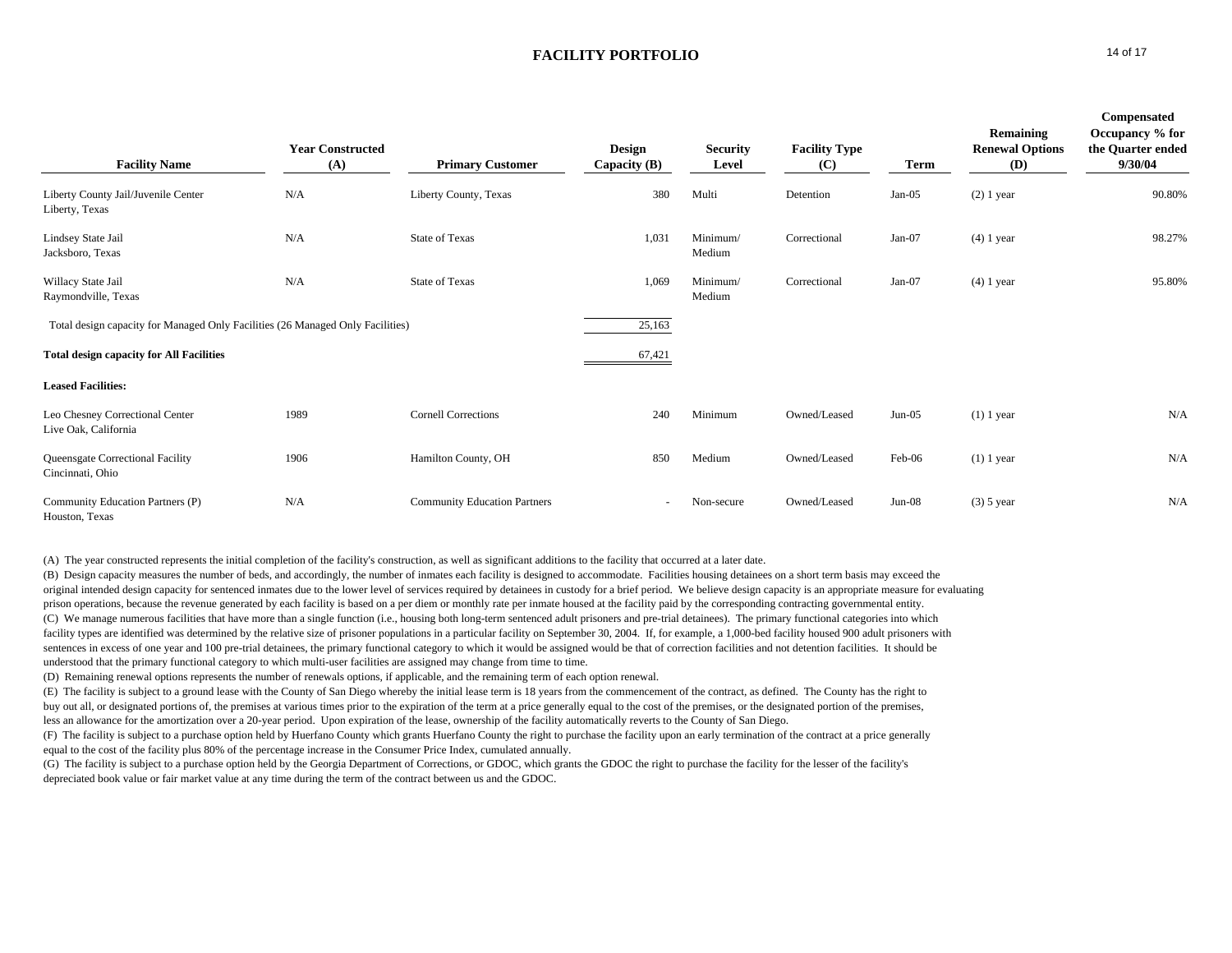|                                                                                                                                                                                                                                                                                                                                                                                                                                                                                                                                                                                                                                                                                                                                                                                                                                                                                                                                                                                                                                                                                                                                                                                                                                                                                                                                                                                                                                                                                                                                                                                                                                                                                                                                                                                                                                                                                                                                                                                                                                                                                                                                                                                                                                                                                                                                                                                                                          | <b>Year Constructed</b> |                         | Design         | <b>Security</b> | <b>Facility Type</b> |             | Remaining<br><b>Renewal Options</b> | <b>Compensated</b><br>Occupancy % for<br>the Quarter ended |
|--------------------------------------------------------------------------------------------------------------------------------------------------------------------------------------------------------------------------------------------------------------------------------------------------------------------------------------------------------------------------------------------------------------------------------------------------------------------------------------------------------------------------------------------------------------------------------------------------------------------------------------------------------------------------------------------------------------------------------------------------------------------------------------------------------------------------------------------------------------------------------------------------------------------------------------------------------------------------------------------------------------------------------------------------------------------------------------------------------------------------------------------------------------------------------------------------------------------------------------------------------------------------------------------------------------------------------------------------------------------------------------------------------------------------------------------------------------------------------------------------------------------------------------------------------------------------------------------------------------------------------------------------------------------------------------------------------------------------------------------------------------------------------------------------------------------------------------------------------------------------------------------------------------------------------------------------------------------------------------------------------------------------------------------------------------------------------------------------------------------------------------------------------------------------------------------------------------------------------------------------------------------------------------------------------------------------------------------------------------------------------------------------------------------------|-------------------------|-------------------------|----------------|-----------------|----------------------|-------------|-------------------------------------|------------------------------------------------------------|
| <b>Facility Name</b>                                                                                                                                                                                                                                                                                                                                                                                                                                                                                                                                                                                                                                                                                                                                                                                                                                                                                                                                                                                                                                                                                                                                                                                                                                                                                                                                                                                                                                                                                                                                                                                                                                                                                                                                                                                                                                                                                                                                                                                                                                                                                                                                                                                                                                                                                                                                                                                                     | (A)                     | <b>Primary Customer</b> | Capacity $(B)$ | Level           | (C)                  | <b>Term</b> | (D)                                 | 9/30/04                                                    |
| (H) The facility is subject to a purchase option held by the Tallahatchie County Correctional Authority which grants Tallahatchie County Correctional Authority the right to purchase the facility at<br>any time during the contract at a price generally equal to the cost of the premises less an allowance for amortization over a 20-year period.<br>(I) The State of Montana has an option to purchase the facility generally at any time during the term of the contract with us at fair market value less the then present value of a pre-determined<br>portion of per-diem payments made to us by the State of Montana.<br>(J) The facility is subject to a purchase option held by the Oklahoma Department of Corrections, or ODC, which grants the ODC the right to purchase the facility at its fair market value at any time.<br>(K) During the third quarter of 2003, all of the Wisconsin inmates housed at the North Fork Correctional Facility were transferred to the Diamondback Correctional Facility in order to satisfy a contractual<br>provision mandated by the State of Wisconsin. Upon completion of the inmate transfers, North Fork Correctional Facility was closed and will remain closed for an indefinite period of time. We are currently pursuing<br>new management contracts and other opportunities to take advantage of the beds that are available at the North Fork Correctional Facility, but can provide no assurance that we will be successful in doing so.<br>(L) Upon conclusion of the thirty-year lease with Shelby County, Tennessee, the facility will become the property of Shelby County. Prior to such time, if the County terminates the lease without<br>cause, or breaches the lease or the State fails to fund the contract, we may purchase the property for \$150,000. If we terminate the lease without cause, or breach the contract, we will be required to<br>purchase the property for its fair market value as agreed to by the County and us.<br>(M) The State of Tennessee has the option to purchase the facility in the event of our bankruptcy, or upon an operational breach, as defined, at a price equal to the book value, as defined.<br>(N) The District of Columbia has the right to purchase the facility at any time during the term of the contract at a price generally equal to the present value of the remaining lease payments for |                         |                         |                |                 |                      |             |                                     |                                                            |
| the premises. Upon expiration of the lease, ownership of the facility automatically reverts to the District of Columbia.<br>(O) On February 20, 2004 we provided notice to the Nevada Department of Corrections that we did not intend to renew our contract to manage this facility upon expiration of the contract on October 1, 2004.                                                                                                                                                                                                                                                                                                                                                                                                                                                                                                                                                                                                                                                                                                                                                                                                                                                                                                                                                                                                                                                                                                                                                                                                                                                                                                                                                                                                                                                                                                                                                                                                                                                                                                                                                                                                                                                                                                                                                                                                                                                                                 |                         |                         |                |                 |                      |             |                                     |                                                            |
| Accordingly on October 1, 2004, we transferred operation to the Nevada Department of Corrections.                                                                                                                                                                                                                                                                                                                                                                                                                                                                                                                                                                                                                                                                                                                                                                                                                                                                                                                                                                                                                                                                                                                                                                                                                                                                                                                                                                                                                                                                                                                                                                                                                                                                                                                                                                                                                                                                                                                                                                                                                                                                                                                                                                                                                                                                                                                        |                         |                         |                |                 |                      |             |                                     |                                                            |
| (P) The alternative educational facility is currently configured to accommodate 900 at-risk juveniles and may be expanded to accommodate a total of 1,400 at-risk juveniles.                                                                                                                                                                                                                                                                                                                                                                                                                                                                                                                                                                                                                                                                                                                                                                                                                                                                                                                                                                                                                                                                                                                                                                                                                                                                                                                                                                                                                                                                                                                                                                                                                                                                                                                                                                                                                                                                                                                                                                                                                                                                                                                                                                                                                                             |                         |                         |                |                 |                      |             |                                     |                                                            |

 $0$  and  $15$  of 17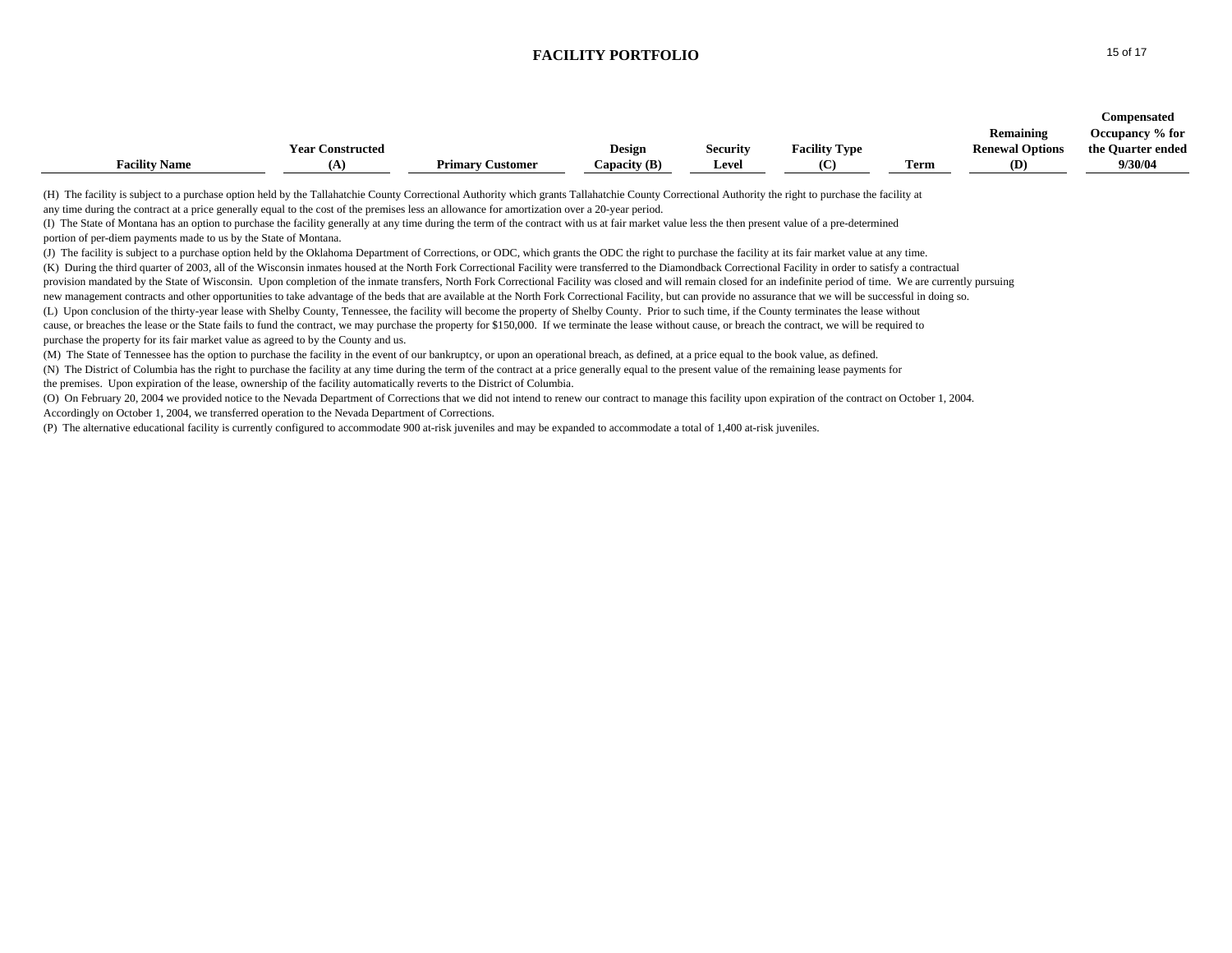#### **DIVERSIFICATION OF REVENUE**

(Unaudited and amounts in thousands)

| <b>Customer</b>                                   | <b>Management Revenue</b><br><b>For the Nine Months</b><br><b>Ended September 30,</b><br>2004 | <b>Percent of Management</b><br><b>Revenue For the Nine Months</b><br>Ended September 30, 2004 |  |
|---------------------------------------------------|-----------------------------------------------------------------------------------------------|------------------------------------------------------------------------------------------------|--|
| <b>Bureau of Prisons</b>                          | \$<br>131,577                                                                                 | 15.61%                                                                                         |  |
| <b>United States Marshals</b>                     | 122,487                                                                                       | 14.53%                                                                                         |  |
| Texas                                             | 67,320                                                                                        | 7.99%                                                                                          |  |
| United States Immigration and Customs Enforcement | 64,062                                                                                        | 7.60%                                                                                          |  |
| Tennessee                                         | 52,485                                                                                        | 6.23%                                                                                          |  |
| Colorado                                          | 40,106                                                                                        | 4.76%                                                                                          |  |
| Georgia                                           | 36,296                                                                                        | 4.31%                                                                                          |  |
| Florida                                           | 33,584                                                                                        | 3.98%                                                                                          |  |
| Oklahoma                                          | 22,443                                                                                        | 2.66%                                                                                          |  |
| Hawaii                                            | 19,731                                                                                        | 2.34%                                                                                          |  |
|                                                   | 590,091                                                                                       | 70.02%                                                                                         |  |
| <b>Total Management Revenue</b>                   | 842,774                                                                                       | 100.00%                                                                                        |  |